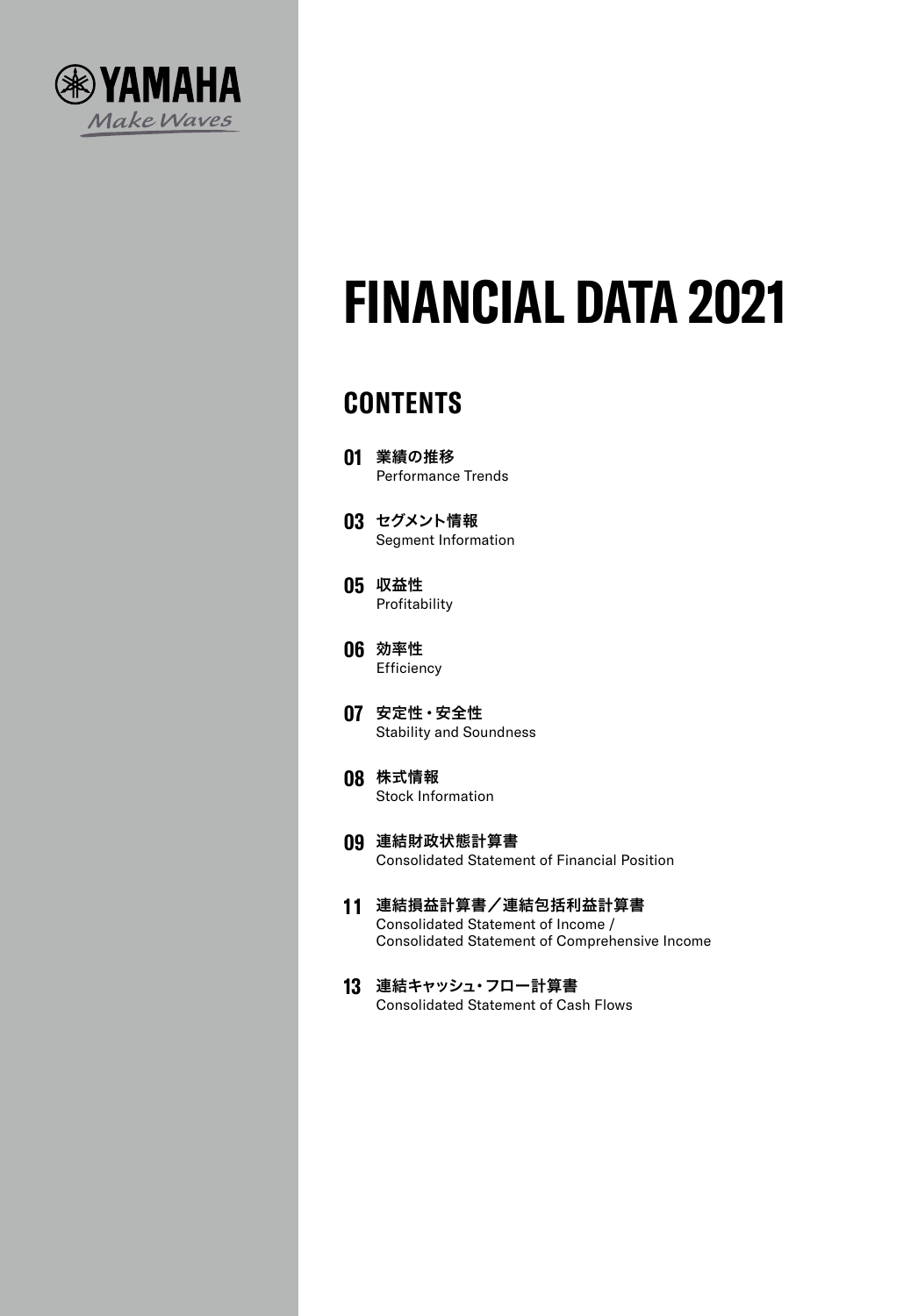## 業績の推移 Performance Trends

## ■財務ハイライト Financial Highlights

Notes:

1. 2019年3月期以前は、日本基準をもとにした数値を記載しています。 Figures before fiscal 2019 are based on Japanese GAAP (J-GAAP).

2. 【 】内は、日本基準の勘定科目を記載しています。 Items in brackets indicate line items under J-GAAP.

3. 事業利益は、売上総利益から販売費及び一般管理費を控除して算出した日本基準の営業利益に相当します。

Core operating profit corresponds to operating income under J-GAAP, and is calculated by deducting selling, general and administrative (SG&A) expenses from gross profit.

- June speciality premium acceptance to speciality means a master of strip means<br>4. 米ドル金額は、2021年3月31日の為替相場1米ドル=110.71円で換算しています。

Throughout this publication, U.S. dollar amounts are translated from Japanese yen at the rate of ¥110.71=U.S.\$1, the approximate exchange rate prevailing at March 31, 2021.

| 決算期 For the fiscal years ended March 31: |                                          | 2012/3                   | 2013/3                   | 2014/3   | 2015/3   |  |
|------------------------------------------|------------------------------------------|--------------------------|--------------------------|----------|----------|--|
| 事業別売上収益 【売上高】:                           | Revenue [Net sales] by business segment: |                          |                          |          |          |  |
| 楽器                                       | Musical instruments                      | ¥230,356                 | ¥235,507                 | ¥262,310 | ¥281,667 |  |
| 音響機器                                     | Audio equipment                          | 87,898                   | 92,571                   | 105,485  | 112,839  |  |
| 電子部品                                     | Electronic devices                       | 16,233                   | 15,038                   | 18,828   | 13,435   |  |
| その他                                      | Others                                   | 22,128                   | 23,823                   | 23,679   | 24,235   |  |
| 地域別売上収益 【売上高】:                           | Revenue [Net sales] by region:           |                          |                          |          |          |  |
| 日本                                       | Japan                                    | ¥167.105                 | ¥165.790                 | ¥167,903 | ¥160,374 |  |
| 北米                                       | North America                            | 49,922                   | 55,156                   | 66,635   | 79,747   |  |
| 欧州                                       | Europe                                   | 60,822                   | 60,611                   | 74,863   | 80,277   |  |
| 中国                                       | China                                    | $\overline{\phantom{m}}$ | $\overline{\phantom{m}}$ |          |          |  |
| その他                                      | Other                                    | 78,766                   | 85,383                   | 100,901  | 111,778  |  |
| 海外売上収益【売上高】比率 (%)                        | Overseas revenue [Net sales] ratio (%)   | 53.1                     | 54.8                     | 59.      | 62.9     |  |

Notes:

1. 2019年3月期以前は日本基準をもとにした数値を記載しています。 Figures before fiscal 2019 are based on J-GAAP.

2. 2014年3月期より、AV・IT事業の名称を音響機器事業へ変更し、PA機器を楽器事業から音響機器事業へ移動しました。これに伴い、2012年3月期から2013年3月期の数値も新セグメントに組み替えて表示しています。 As of fiscal 2014, the AV/IT segment changed its name to the audio equipment segment and the PA equipment business, which was previously reported as part of the musical

instruments segment, was included in the audio equipment segment. Accordingly, figures for fiscal 2012 to fiscal 2013 have been adjusted to reflect these segment composition changes.

3. 2017年3月期より防音事業を楽器セグメントから音響機器セグメントに移管しています。これに伴い、2016年3月期以降、防音事業を音響機器セグメントへ組み替えた数値を表示しています。 As of fiscal 2017, the soundproofing business has been transferred from the musical instruments segment to the audio equipment segment. Accordingly, figures for the soundproofing business

in fiscal 2016 have been reclassified into the audio equipment segment.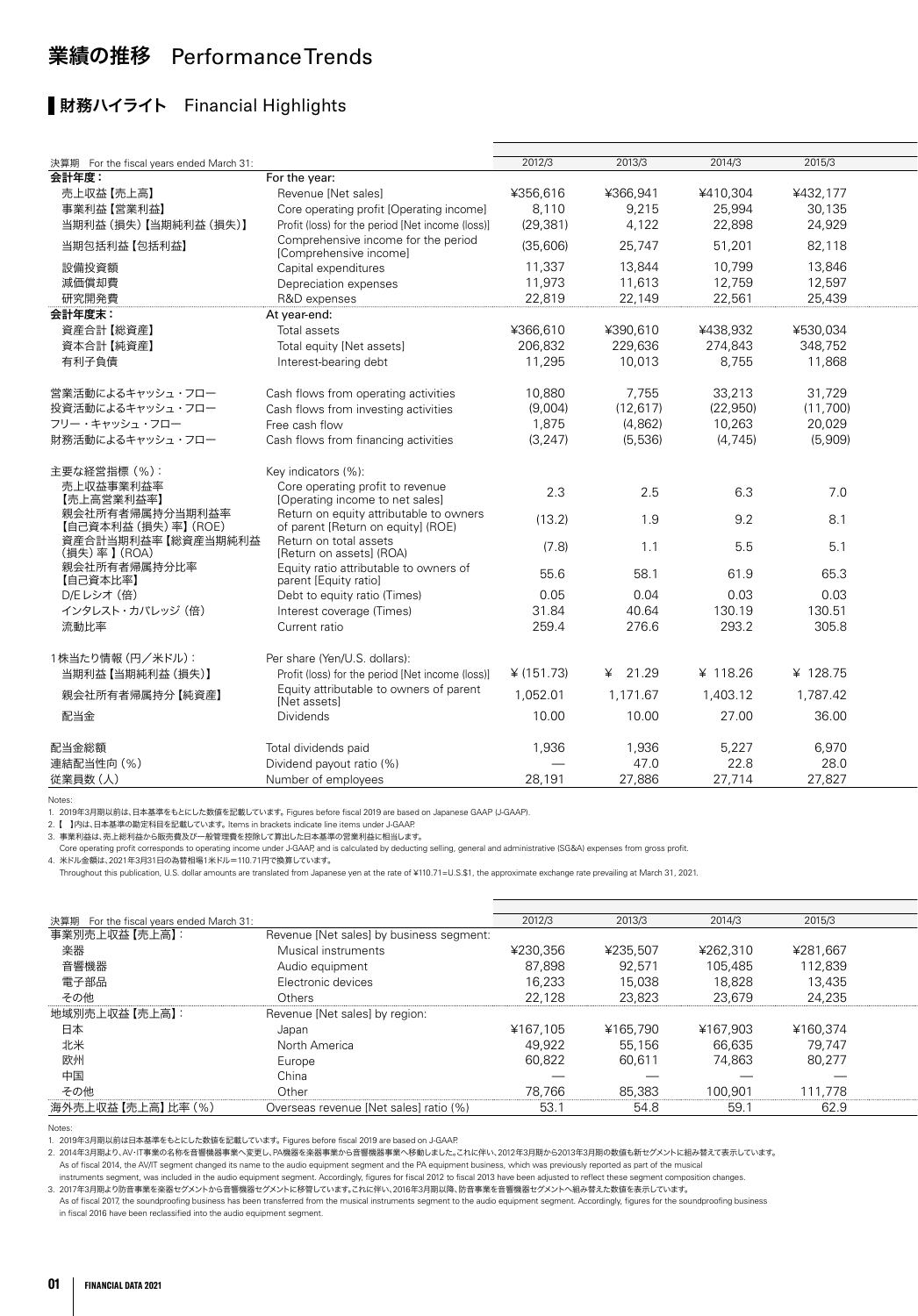|                                          |                                        | 百万円 Millions of yen                     |                                      |
|------------------------------------------|----------------------------------------|-----------------------------------------|--------------------------------------|
|                                          |                                        |                                         | 日本基準 (J-GAAP)                        |
| 2019/3                                   | 2018/3                                 | 2017/3                                  | 2016/3                               |
| ¥437,416<br>56,030<br>43,753             | ¥432,967<br>48,833<br>54,378           | ¥408,248<br>44,302<br>46,719            | ¥435,477<br>40,663<br>32,633         |
| 18,330                                   | 56,380                                 | 76,143                                  | (19, 887)                            |
| 15,956<br>10,835<br>24,926               | 24,600<br>10,777<br>24,797             | 17,542<br>11,145<br>24,415              | 11,220<br>12,681<br>24,793           |
| ¥514,762<br>382,771<br>8,936             | ¥552,309<br>388,345<br>11,173          | ¥522,362<br>367,437<br>11,241           | ¥469,745<br>303,889<br>8,510         |
| 30,234<br>(23,092)<br>7,142<br>(28, 479) | 47,498<br>4,766<br>52,264<br>(35, 584) | 39,142<br>(9,663)<br>29,478<br>(12,588) | 42,399<br>591<br>42,991<br>(30, 349) |
| 12.8                                     | 11.3                                   | 10.9                                    | 9.3                                  |
| 11.4                                     | 14.5                                   | 14.0                                    | 10.1                                 |
| 8.2                                      | 10.2                                   | 9.4                                     | 6.5                                  |
| 74.1                                     | 70.0                                   | 69.9                                    | 64.2                                 |
| 0.02<br>138.90<br>349.8                  | 0.03<br>149.08<br>284.0                | 0.03<br>165.40<br>330.3                 | 0.03<br>129.41<br>338.1              |
| ¥ 240.94                                 | ¥ 291.81                               | ¥ 249.17                                | ¥ 168.90                             |
| 2,124.83                                 | 2,125.51                               | 1,948.01                                | 1,601.55                             |
| 60.00                                    | 56.00                                  | 52.00                                   | 44.00                                |
| 10,844<br>24.9<br>28,108                 | 10,342<br>19.2<br>27,786               | 9,750<br>20.9<br>28,113                 | 8,501<br>26.1<br>28,338              |

5. 当期利益(損失)は、親会社の所有者に帰属する当期利益(IFRS)、親会社株主に帰属する当期純利益(J-GAAP)を表しています。

- Profit (loss) for the period is listed as "profit (loss) attributable to owners of parent" under IFRS and "net income (loss) attributable to owners of parent" under J-GAAP.<br>- 6. 日本基準では、2019年3月期から『「税効果会計に係る会計基準」の一部改正」等を

| Millions of U.S. dollars |          |             |          |          |          |                     |               |
|--------------------------|----------|-------------|----------|----------|----------|---------------------|---------------|
|                          |          |             |          |          |          | 百万円 Millions of yen |               |
| <b>IFRS</b>              |          | <b>IFRS</b> |          |          |          |                     | 日本基準 (J-GAAP) |
| 2021/3                   | 2021/3   | 2020/3      | 2019/3   | 2019/3   | 2018/3   | 2017/3              | 2016/3        |
|                          |          |             |          |          |          |                     |               |
| \$2,158.62               | ¥238,981 | ¥269,371    | ¥279,471 | ¥281,993 | ¥274,486 | ¥257,664            | ¥277,370      |
| 937.70                   | 103,813  | 114,392     | 120,144  | 120,710  | 121,788  | 115,484             | 120,881       |
| -                        |          |             |          |          |          |                     |               |
| 269.50                   | 29,836   | 30,462      | 34,757   | 34,713   | 36,692   | 35,099              | 37,225        |
|                          |          |             |          |          |          |                     |               |
| \$977.26                 | ¥108,193 | ¥123,615    | ¥129,778 | ¥129,693 | ¥133,726 | ¥138,404            | ¥145,033      |
| 686.14                   | 75,963   | 87,347      | 90,746   | 92,048   | 86,888   | 83,032              | 88,234        |
| 661.30                   | 73,212   | 80,191      | 83,003   | 83,858   | 84,815   | 76,463              | 82,205        |
| 521.45                   | 57,730   | 53,082      | 59,040   | 59,240   | 54,188   | 45,827              |               |
| 519.65                   | 57,530   | 69,990      | 71,804   | 72,575   | 73,348   | 64,520              | 120,003       |
|                          | 71.0     | 70.2        | 70.1     | 70.4     | 69.1     | 66.1                | 66.7          |

4. 2017年3月期より電子部品セグメントを廃止し、「その他」の事業に含めています。これに伴い、2016年3月期以降、新しいセグメント区分の数値を表示しています。

As of fiscal 2017, the electronic devices segment has been abolished and is now included in the others segment. Accordingly, starting from fiscal 2016, figures for the electronic devices segment are listed under a new segment subdivision.

5. 2017年3月期より、中国の売上高を単独で開示しています。なお、2016年3月期以前は、その他の地域の中に含まれています。<br>As of fiscal 2017, net sales in China are listed independently. For fiscal 2016 and previous fiscal years, net sales in China were included under other.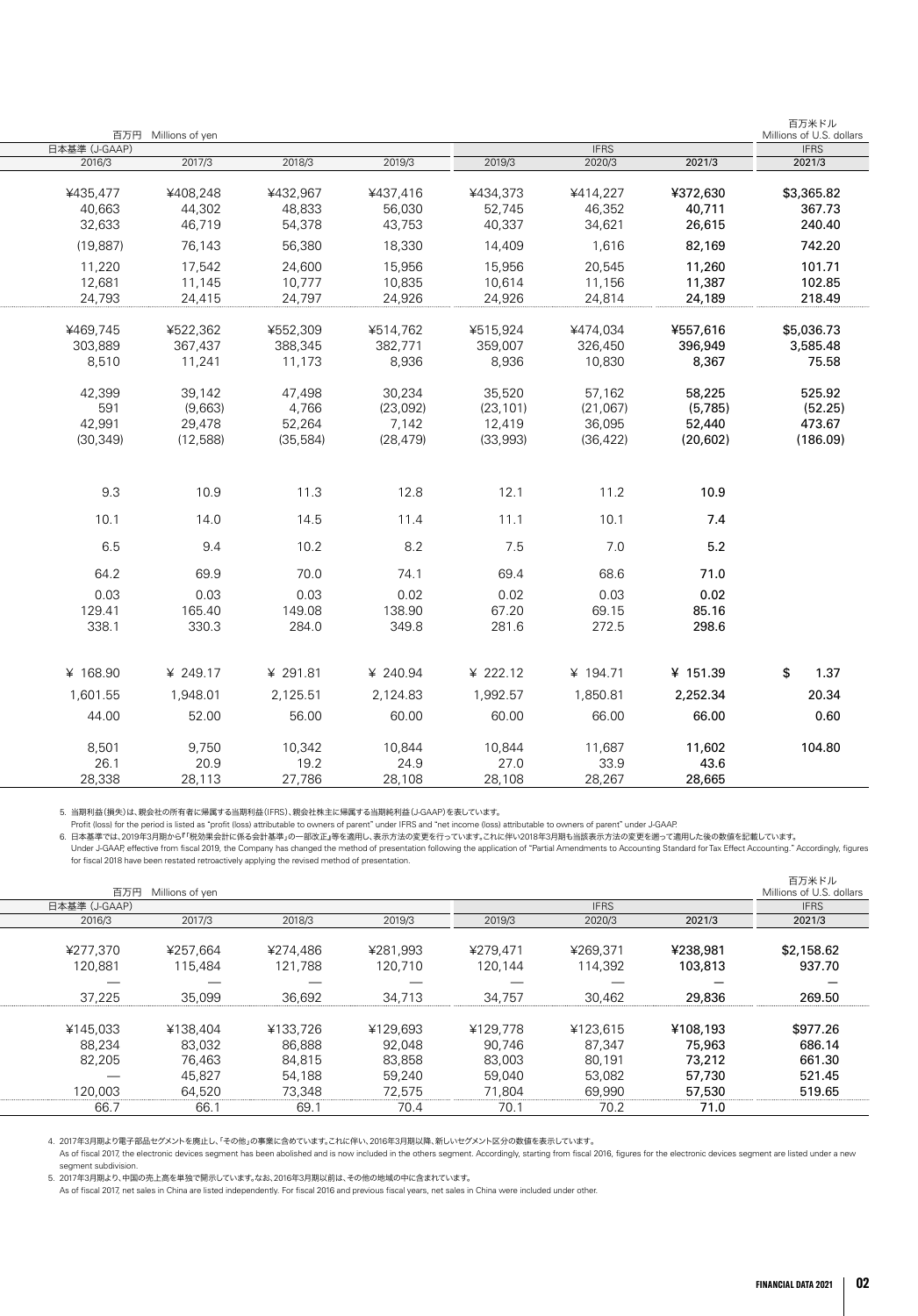|                                             |                                          |          |               |          |                 |             |          | 百万米ドル<br>Millions of |
|---------------------------------------------|------------------------------------------|----------|---------------|----------|-----------------|-------------|----------|----------------------|
|                                             |                                          |          |               | 百万円      | Millions of yen |             |          | U.S. dollars         |
|                                             |                                          |          | 日本基準 (J-GAAP) |          |                 | <b>IFRS</b> |          |                      |
| 決算期<br>For the fiscal years ended March 31: |                                          | 2017/3   | 2018/3        | 2019/3   | 2019/3          | 2020/3      | 2021/3   | 2021/3               |
| 売上原価                                        | Cost of sales                            | ¥242.451 | ¥258,465      | ¥255,291 | ¥255,367        | ¥245.967    | ¥229,720 | \$2,074.97           |
| 売上原価率 (%)                                   | Cost of sales ratio (%)                  | 59.4     | 59.7          | 58.4     | 58.8            | 59.4        | 61.6     |                      |
| 売上総利益                                       | Gross profit                             | 165.796  | 174.501       | 182.124  | 79.005          | 168.259     | 142,909  | .290.84              |
| 販売費及び一般管理費                                  | SG&A expenses                            | 121.493  | 125.668       | 126.094  | 126.259         | 121.907     | 102,198  | 923.11               |
| 人件費                                         | Employee benefit expenses                | 52,238   | 52.957        | 52,654   | 55,728          | 55,001      | 52,458   | 473.83               |
| 広告宣伝費及び販売促進費                                | Advertising and sales promotion expenses | 17,558   | 19.416        | 19.241   | 19.241          | 17.226      | 10,910   | 98.55                |

日本 Japan 29.0%

Note: 2019年3月期以前は日本基準をもとにした数値を記載しています。 Figures before fiscal 2019 are based on J-GAAP.

#### 売上収益【売上高】 Revenue [Net Sales]

地域別売上収益(2021年3月期) Revenue by Region (Fiscal 2021)





(百万円)(Millions of yen)





<sup>■</sup>広告宣伝費及び販売促進費 Advertising and sales promotion expenses

■人件費 Employee benefit expenses

#### 設備投資額/減価償却費 Capital Expenditures/ Depreciation Expenses



百万米ドル

# セグメント情報 Segment Information

## **■楽器** Musical Instruments

|                                          |                                                                         |          | 百万円<br>Millions of ven |          |          |             |          |             |  |
|------------------------------------------|-------------------------------------------------------------------------|----------|------------------------|----------|----------|-------------|----------|-------------|--|
|                                          |                                                                         |          | 日本基準 (J-GAAP)          |          |          | <b>IFRS</b> |          | <b>IFRS</b> |  |
| 決算期 For the fiscal years ended March 31: |                                                                         | 2017/3   | 2018/3                 | 2019/3   | 2019/3   | 2020/3      | 2021/3   | 2021/3      |  |
| 売上収益【売上高】                                | Revenue [Net sales]                                                     | ¥257.664 | ¥274.486               | ¥281,993 | ¥279,471 | ¥269.371    | ¥238,981 | \$2,158.62  |  |
| 事業利益【営業利益】                               | Core operating profit [Operating income]                                | 32.138   | 34.644                 | 42.945   | 40.815   | 37.750      | 32,417   | 292.81      |  |
| 売上収益事業利益率<br>【売上高営業利益率】 (%)              | Core operating profit to revenue<br>[Operating income to net sales] (%) | 12.5     | 12.6                   | 15.2     | 14.6     | 14.0        | 13.6     |             |  |
| 設備投資額                                    | Capital expenditures                                                    | 1.172    | 18.645                 | 11.972   | 11.972   | 14.995      | 8,103    | 73.19       |  |
| 減価償却費                                    | Depreciation expenses                                                   | 7.245    | 7.335                  | 7.019    | 6.800    | 7.369       | 7.407    | 66.90       |  |
| 研究開発費                                    | R&D expenses                                                            | 8.728    | 8.856                  | 9.415    | 9.415    | 9.802       | 9,730    | 87.89       |  |

Notes: 1. 2019年3月期以前は日本基準をもとにした数値を記載しています。 Figures before fiscal 2019 are based on J-GAAP.

2. 【 】内は、日本基準の勘定科目を記載しています。 Items in brackets indicate line items under J-GAAP.

# 売上収益【売上高】



事業利益【営業利益】/売上収益事業利益率【売上高営業利益率】

Core Operating Profit [Operating Income]/Core Operating Profit to Revenue [Operating Income to Net Sales]



|事業利益【営業利益】 Core operating profit [Operating income]<br>|売上収益事業利益率 【売上高営業利益率】 (右軸) Core operating profit to revenue [Operating income to net sales] (right)

## 設備投資額/研究開発費

Capital Expenditures/R&D Expenses



設備投資額 Capital expenditures 研究開発費 R&D expenses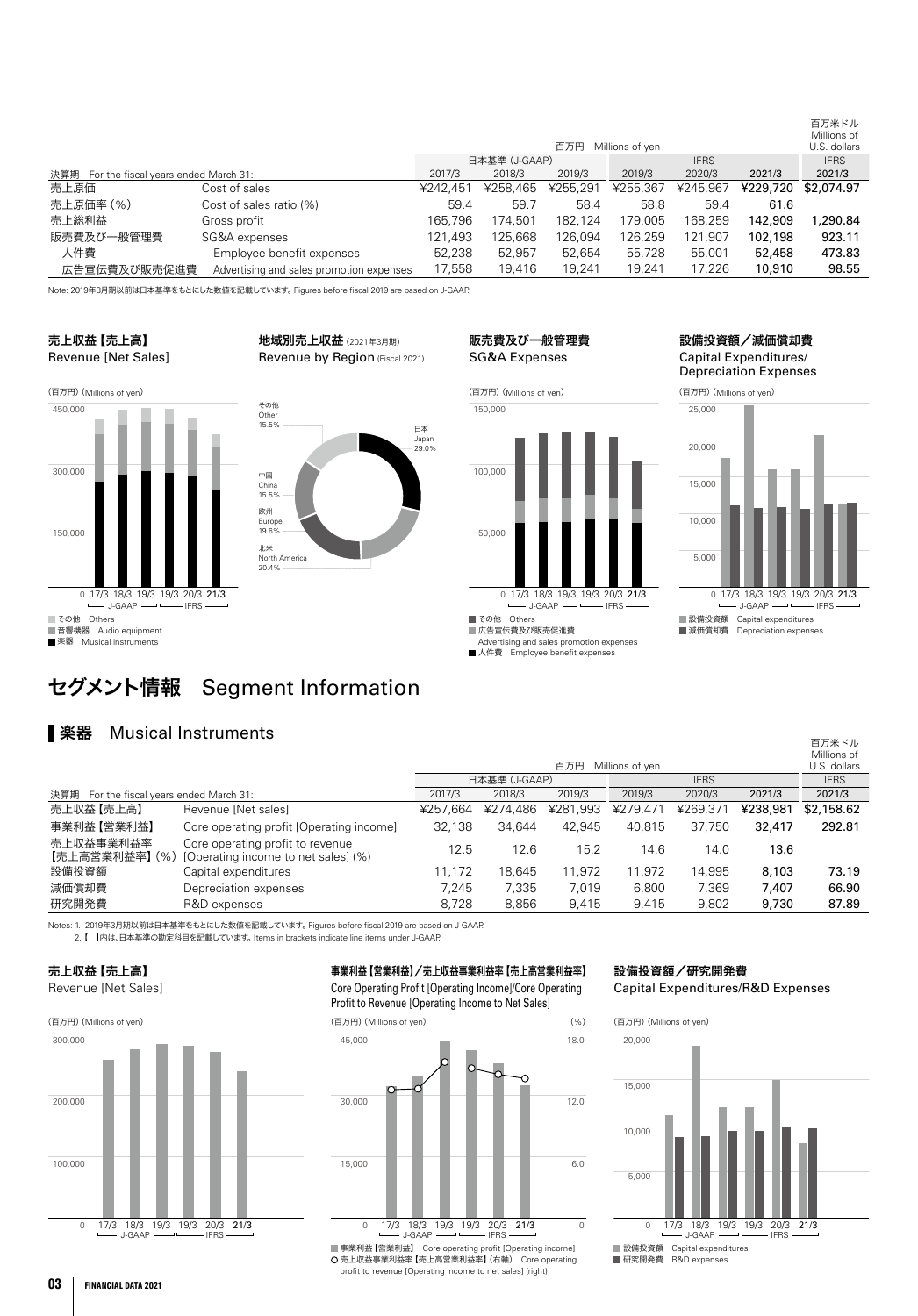## 音響機器 Audio Equipment

|                                          |                                                                         |                              |          | 百万米ドル<br>Millions of<br>U.S. dollars |          |          |          |             |
|------------------------------------------|-------------------------------------------------------------------------|------------------------------|----------|--------------------------------------|----------|----------|----------|-------------|
|                                          |                                                                         | 日本基準 (J-GAAP)<br><b>IFRS</b> |          |                                      |          |          |          | <b>IFRS</b> |
| 決算期 For the fiscal years ended March 31: |                                                                         | 2017/3                       | 2018/3   | 2019/3                               | 2019/3   | 2020/3   | 2021/3   | 2021/3      |
| 売上収益【売上高】                                | Revenue [Net sales]                                                     | ¥115.484                     | ¥121,788 | ¥120.710                             | ¥120.144 | ¥114.392 | ¥103,813 | \$937.70    |
| 事業利益【営業利益】                               | Core operating profit [Operating income]                                | 10.447                       | 10.715   | 10.618                               | 9.615    | 8.571    | 7.067    | 63.83       |
| 売上収益事業利益率<br>【売上高営業利益率】 (%)              | Core operating profit to revenue<br>[Operating income to net sales] (%) | 9.0                          | 8.8      | 8.8                                  | 8.0      | 7.5      | 6.8      |             |
| 設備投資額                                    | Capital expenditures                                                    | 4.002                        | 4.171    | 2.834                                | 2.834    | 4.324    | 2,581    | 23.31       |
| 減価償却費                                    | Depreciation expenses                                                   | 2.920                        | 2.701    | 2.980                                | 2.964    | 2.906    | 3,125    | 28.23       |
| 研究開発費                                    | R&D expenses                                                            | 11.447                       | 11,418   | 11,127                               | 11,127   | 11,135   | 10,820   | 97.73       |

Notes: 1. 2019年3月期以前は日本基準をもとにした数値を記載しています。 Figures before fiscal 2019 are based on J-GAAP.

- ^ コンピュンカンカルコーニー コマニュコンの コール コンピュータ・アクセス コンピュータ コンピュータ コンピュータ

#### 売上収益【売上高】

Revenue [Net Sales]



事業利益【営業利益】/売上収益事業利益率【売上高営業利益率】

Core Operating Profit [Operating Income]/Core Operating Profit to Revenue [Operating Income to Net Sales]



 売上収益事業利益率【売上高営業利益率】(右軸) Core operating profit to revenue [Operating income to net sales] (right)

#### 設備投資額/研究開発費

Capital Expenditures/R&D Expenses



## その他 Others

|                                          |                                                                         |         | 百万円<br>Millions of yen |         |         |             |         |          |  |
|------------------------------------------|-------------------------------------------------------------------------|---------|------------------------|---------|---------|-------------|---------|----------|--|
|                                          |                                                                         |         | 日本基準 (J-GAAP)          |         |         | <b>IFRS</b> |         |          |  |
| 決算期 For the fiscal years ended March 31: |                                                                         | 2017/3  | 2018/3                 | 2019/3  | 2019/3  | 2020/3      | 2021/3  | 2021/3   |  |
| 売上収益【売上高】                                | Revenue [Net sales]                                                     | ¥35.099 | ¥36,692                | ¥34,713 | ¥34.757 | ¥30.462     | ¥29,836 | \$269.50 |  |
| 事業利益【営業利益】                               | Core operating profit [Operating income]                                | 1.716   | 3.473                  | 2.466   | 2.315   | 30          | 1,225   | 11.06    |  |
| 売上収益事業利益率<br>【売上高営業利益率】 (%)              | Core operating profit to revenue<br>[Operating income to net sales] (%) | 4.9     | 9.5                    | 7.1     | 6.7     | 0.1         | 4.1     |          |  |
| 設備投資額                                    | Capital expenditures                                                    | 2,368   | 1.784                  | 1.150   | 1.150   | 1.226       | 575     | 5.19     |  |
| 減価償却費                                    | Depreciation expenses                                                   | 978     | 740                    | 835     | 849     | 880         | 855     | 7.72     |  |
| 研究開発費                                    | R&D expenses                                                            | 4.240   | 4.523                  | 4.385   | 4.385   | 3.877       | 3,637   | 32.85    |  |

Notes: 1. 2019年3月期以前は日本基準をもとにした数値を記載しています。 Figures before fiscal 2019 are based on J-GAAP.

- 1. 2019年5月初次的は日本基準としことのC数値を記載している 9。Tigures before fiscal 2019 are based<br>2. 【 】内は、日本基準の勘定科目を記載しています。 Items in brackets indicate line items under J-GAAP.

## 売上収益【売上高】





事業利益【営業利益】/売上収益事業利益率【売上高営業利益率】

Core Operating Profit [Operating Income]/Core Operating Profit to Revenue [Operating Income to Net Sales]



|事業利益【営業利益】 Core operating profit [Operating income]<br>|売上収益事業利益率 【売上高営業利益率】 (右軸) Core operating profit to revenue [Operating income to net sales] (right)

# 設備投資額/研究開発費





設備投資額 Capital expenditures 研究開発費 R&D expenses

百万米ドル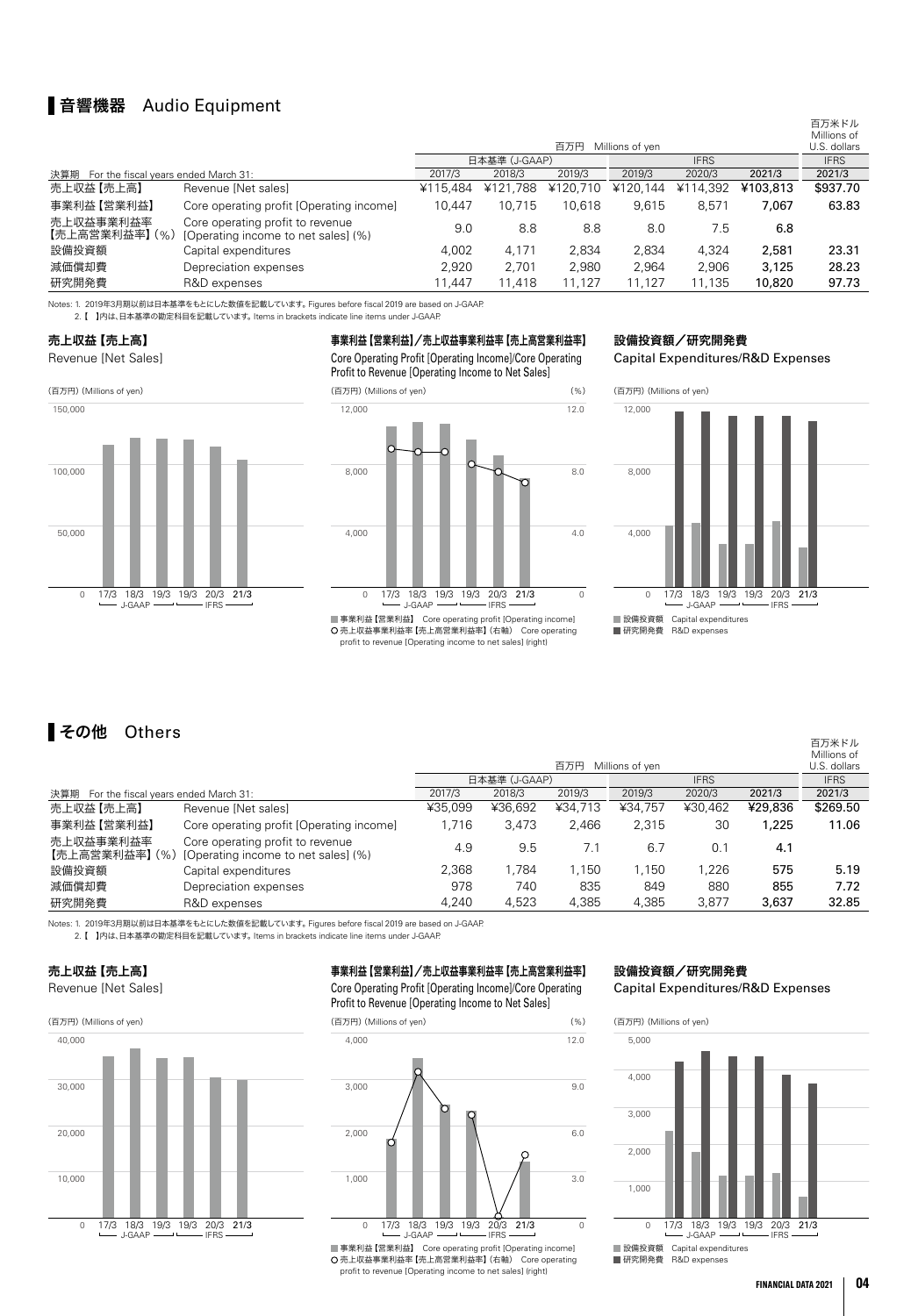## 収益性 Profitability

|                                          |                                                                     | %      |               |        |             |        |        |  |  |  |  |
|------------------------------------------|---------------------------------------------------------------------|--------|---------------|--------|-------------|--------|--------|--|--|--|--|
|                                          |                                                                     |        | 日本基準 (J-GAAP) |        | <b>IFRS</b> |        |        |  |  |  |  |
| 決算期 For the fiscal years ended March 31: |                                                                     | 2017/3 | 2018/3        | 2019/3 | 2019/3      | 2020/3 | 2021/3 |  |  |  |  |
| 売上収益総利益率【売上高総利益率】                        | Gross profit to revenue [Net sales]                                 | 40.6%  | 40.3%         | 41.6%  | 41.2%       | 40.6%  | 38.4%  |  |  |  |  |
| 売上収益事業利益率<br>【売上高営業利益率】                  | Core operating profit to revenue<br>[Operating income to net sales] | 10.9   | 11.3          | 12.8   | 12.1        | 11.2   | 10.9   |  |  |  |  |
| 売上収益当期利益率<br>【売上高当期純利益率】                 | Profit for the period to revenue<br>[Net income to net sales]       | 11.4   | 12.6          | 10.0   | 9.3         | 8.4    | 7.1    |  |  |  |  |
| フリー・キャッシュ・フロー・マージン率                      | Free cash flow margin                                               | 7.2    | 12.1          | l.6    | 2.9         | 8.7    | 14.1   |  |  |  |  |

フリー・キャッシュ・フロー・マージン率=フリー・キャッシュ・フロー/売上収益×100 Free cash flow margin = (Free cash flow / Revenue [Net sales]) x 100

|                                             |                                                                               | %      |               |        |        |             |        |  |  |
|---------------------------------------------|-------------------------------------------------------------------------------|--------|---------------|--------|--------|-------------|--------|--|--|
|                                             |                                                                               |        | 日本基準 (J-GAAP) |        |        | <b>IFRS</b> |        |  |  |
| 決算期<br>For the fiscal years ended March 31: |                                                                               | 2017/3 | 2018/3        | 2019/3 | 2019/3 | 2020/3      | 2021/3 |  |  |
| 投下資本利益率 (ROI)                               | Return on investment (ROI)                                                    | 13.9%  | 13.8%         | 15.3%  | 15.4%  | 14.4%       | 11.9%  |  |  |
| 親会社所有者帰属持分当期利益率<br>【自己資本利益率】 (ROE)          | Return on equity attributable to owners<br>of parent [Return on equity] (ROE) | 14.0   | 14.5          | 114    |        | 10.1        | 7.4    |  |  |
| 資産合計当期利益率<br>【総資産当期純利益率】 (ROA)              | Return on total assets<br>[Return on assets] (ROA)                            | 9.4    | 10.2          | 8.2    | 7.5    | 7.0         | 5.2    |  |  |

ROI=(事業利益+受取利息及び受取配当金)/期首・期末平均投下資本×100 ROI = (Core operating profit + Interest and dividend income received) / Invested capital (yearly average) x 100

投下資本=資本合計+有利子負債 Invested capital = Total equity + Interest-bearing debt

ROE=当期利益/期首・期末平均親会社所有者帰属持分合計×100 ROE = (Profit for the period / Equity attributable to owners of parent) (yearly average) x 100

ROA=当期利益/期首・期末平均資産合計×100 ROA = (Profit for the period / Total assets) (yearly average) x 100

Notes: 1. 2019年3月期以前は日本基準をもとにした数値を記載しています。 Figures before fiscal 2019 are based on J-GAAP.

2. 【 】内は、日本基準の勘定科目を記載しています。 Items in brackets indicate line items under J-GAAP.

売上総利益/売上収益総利益率【売上高総利益率】 Gross Profit/Gross Profit to Revenue [Net Sales]





■売上総利益 Gross profit

———————<br>〇 売上収益総利益率【売上高総利益率】(右軸) Gross profit to revenue [Net sales] (right

事業利益【営業利益】/売上収益事業利益率【売上高営業利益率】

Core Operating Profit [Operating Income]/Core Operating Profit to Revenue [Operating Income to Net Sales]



■事業利益【営業利益】 Core operating profit [Operating income] 売上収益事業利益率【売上高営業利益率】(右軸) Core operating profit to revenue [Operating income to net sales] (right)

当期利益【当期純利益】/売上収益当期利益率【売上高当期純利益率】

Profit for the Period [Net Income]/Profit for the Period to Revenue [Net Income to Net Sales]



 売上収益当期利益率【売上高当期純利益率】(右軸) Profit for the period to revenue [Net income to net sales] (right)

#### フリー・キャッシュ・フロー/マージン率 Free Cash Flow/Free Cash Flow Margin



Free cash flow margin (right)

#### 投下資本利益率(ROI)/親会社所有者帰属持分当期利益率【自己資本利益率】(ROE)/資産合計当期利益率【総資産当期純利益率】(ROA) Return on Investment (ROI)/Return on Equity Attributable to Owners of Parent [Return on Equity] (ROE)/Return on Total Assets [Return on Assets] (ROA)



投下資本利益率 (ROI) )Return on investment (ROI)<br>親会社所有者帰属持分当期利益率 【自己資本利益率】 (ROE) Return on equity attributable to owners of parent [Return on equity] (ROE) ■ 税公出外的日常数为13%为13%为11%。<br>● 資産合計当期利益率【総資産当期純利益率】(ROA) Return on total assets [Return on assets] (ROA)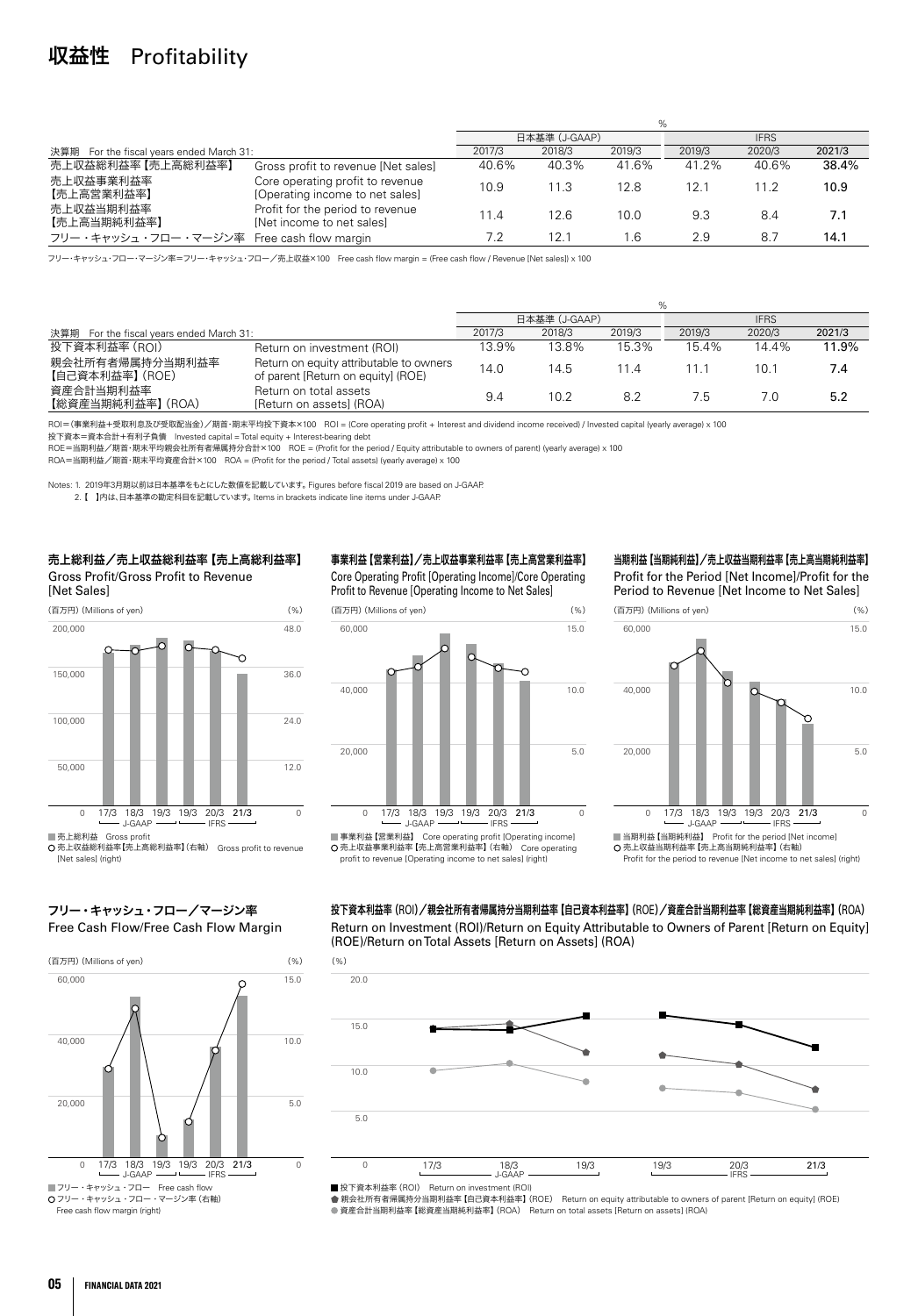# 効率性 Efficiency

|                                          |                                        |          |               |          |                 |             |          | 百万米ドル<br>Millions of |
|------------------------------------------|----------------------------------------|----------|---------------|----------|-----------------|-------------|----------|----------------------|
|                                          |                                        |          |               | 百万円      | Millions of yen |             |          | U.S. dollars         |
|                                          |                                        |          | 日本基準 (J-GAAP) |          |                 | <b>IFRS</b> |          |                      |
| 決算期 For the fiscal years ended March 31: |                                        | 2017/3   | 2018/3        | 2019/3   | 2019/3          | 2020/3      | 2021/3   | 2021/3               |
| 売上収益【売上高】                                | Revenue [Net sales]                    | ¥408.248 | ¥432.967      | ¥437.416 | ¥434.373        | ¥414.227    | ¥372,630 | \$3,365.82           |
| 資産合計【総資産】                                | Total assets                           | 522.362  | 552,309       | 514.762  | 515.924         | 474.034     | 557,616  | 5,036.73             |
| 資産合計 【総資産】 回転率 (回)                       | Total assets turnover (Times)          | 0.82     | 0.81          | 0.82     | 0.81            | 0.84        | 0.72     |                      |
| 売上債権                                     | Trade receivables                      | 49.756   | 55,283        | 54,442   | 54.279          | 49.777      | 47,875   | 432.44               |
| 売上債権回転率 (回)                              | Trade receivables turnover (Times)     | 8.37     | 8.24          | 7.97     | 7.94            | 7.96        | 7.63     |                      |
| 有形固定資産                                   | Tangible fixed assets                  | 105.475  | 115.817       | 121.934  | 91.326          | 97.106      | 96,142   | 868.41               |
| 有形固定資産回転率(回)                             | Tangible fixed assets turnover (Times) | 3.89     | 3.91          | 3.68     | 4.87            | 4.40        | 3.86     |                      |

資産合計回転率=売上収益/期首・期末平均資産合計 Total assets turnover = Revenue [Net sales] / Total assets (yearly average)

売上債権=受取手形及び売掛金-貸倒引当金 Trade receivables = Trade notes and trade accounts receivables – Allowance for doubtful accounts

売上債権回転率=売上収益/期首・期末平均売上債権 Trade receivables turnover = Revenue [Net sales] / Trade receivables (yearly average)

有形固定資産回転率=売上収益/期首・期末平均有形固定資産 Tangible fixed assets turnover = Revenue [Net sales] / Tangible fixed assets (yearly average)

|                                               |                                                              |                              |         |          |                 |          |         | 白力米ドル        |
|-----------------------------------------------|--------------------------------------------------------------|------------------------------|---------|----------|-----------------|----------|---------|--------------|
|                                               |                                                              |                              |         |          |                 |          |         | Millions of  |
|                                               |                                                              |                              |         | 百万円      | Millions of yen |          |         | U.S. dollars |
|                                               |                                                              | 日本基準 (J-GAAP)<br><b>IFRS</b> |         |          |                 |          |         | <b>IFRS</b>  |
| 決算期 For the fiscal years ended March 31:      |                                                              | 2017/3                       | 2018/3  | 2019/3   | 2019/3          | 2020/3   | 2021/3  | 2021/3       |
| 棚卸資産【たな卸資産】                                   | Inventories                                                  | ¥93.127                      | ¥94,126 | ¥100,334 | ¥101.003        | ¥100.054 | ¥96,803 | \$874.38     |
| 製品・商品                                         | Finished goods and merchandise                               | 66,149                       | 65.064  | 67.983   | 68.651          | 68.236   | 64,327  | 581.04       |
| 仕掛品・原材料・貯蔵品                                   | Work in process, raw materials and supplies                  | 26,977                       | 29,061  | 32,351   | 32,351          | 31,817   | 32,475  | 293.33       |
| 棚卸資産【たな卸資産】回転率 (回) Inventory turnover (Times) |                                                              | 4.41                         | 4.62    | 4.50     | 4.43            | 4.12     | 3.79    |              |
| 仕入債務                                          | Trade payables                                               | 17.828                       | 19.946  | 17.548   | 17.558          | 15,895   | 17,300  | 156.26       |
| 仕入債務回転率(回)                                    | Trade payables turnover (Times)                              | 21.96                        | 22.92   | 23.33    | 23.16           | 24.76    | 22.45   |              |
| 研究開発費                                         | R&D expenses                                                 | 24.415                       | 24.797  | 24.926   | 24.926          | 24.814   | 24,189  | 218.49       |
|                                               | 売上収益【売上高】研究開発費比率 (%) R&D expenses to revenue [Net sales] (%) | 6.0                          | 5.7     | 5.7      | 5.7             | 6.0      | 6.5     |              |

棚卸資産回転率=売上収益/期首・期末平均棚卸資産 Inventory turnover = Revenue [Net sales] / Inventories (yearly average)

仕入債務回転率=売上収益/期首・期末平均仕入債務 Trade payables turnover = Revenue [Net sales] / Trade payables (yearly average)

Notes: 1. 2019年3月期以前は日本基準をもとにした数値を記載しています。 Figures before fiscal 2019 are based on J-GAAP.

2. 【 】内は、日本基準の勘定科目を記載しています。 Items in brackets indicate line items under J-GAAP.

#### 資産合計【総資産】/資産合計【総資産】回転率 Total Assets/Total Assets Turnover



#### 売上債権/売上債権回転率 Trade Receivables/ Trade Receivables Turnover (百万円)(Millions of yen) (回)(Times)



売上債権 Trade receivables

売上債権回転率(右軸) Trade receivables turnover (right)

## 棚卸資産【たな卸資産】/棚卸資産【たな卸資産】回転率





棚卸資産【たな卸資産】回転率(右軸) Inventory turnover (right)

## 仕入債務/仕入債務回転率

#### Trade Payables/Trade Payables Turnover



#### 有形固定資産/有形固定資産回転率 Tangible Fixed Assets/ Tangible Fixed Assets Turnover



**二 177 自治大量 Tangiare med destre**<br>O 有形固定資産回転率 (右軸) Tangible fixed assets turnover (right)

■ 仕入債務 Trade payables 仕入債務回転率(右軸) Trade payables turnover (right)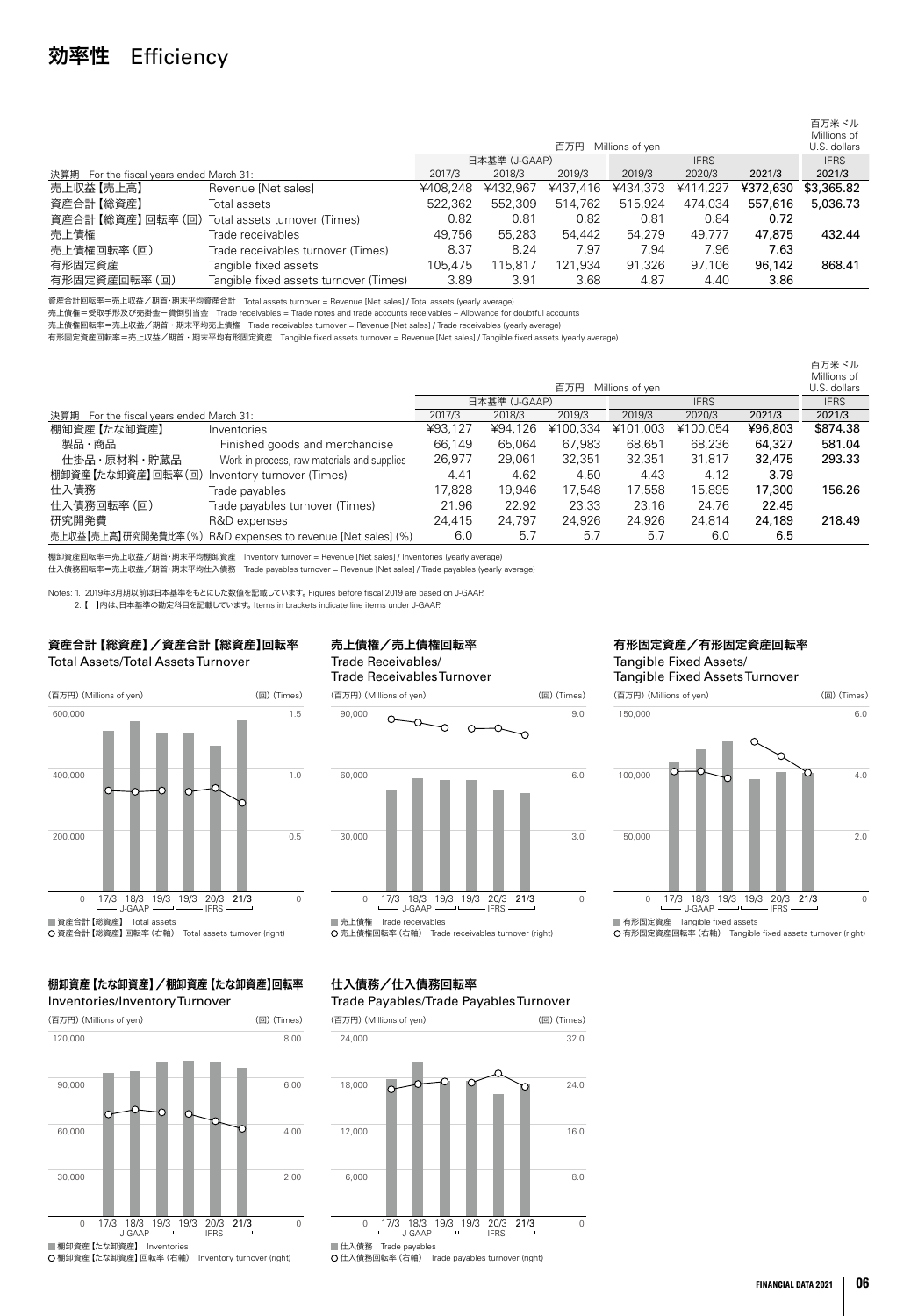## 安定性・安全性 Stability and Soundness

|                                             |                                                                                     |   |         |   |               |   |         |   |                 |   |             |   |         |    | 百万米ドル<br>Millions of |
|---------------------------------------------|-------------------------------------------------------------------------------------|---|---------|---|---------------|---|---------|---|-----------------|---|-------------|---|---------|----|----------------------|
|                                             |                                                                                     |   |         |   |               |   | 百万円     |   | Millions of ven |   |             |   |         |    | U.S. dollars         |
|                                             |                                                                                     |   |         |   | 日本基準 (J-GAAP) |   |         |   |                 |   | <b>IFRS</b> |   |         |    | <b>IFRS</b>          |
| 決算期<br>For the fiscal years ended March 31: |                                                                                     |   | 2017/3  |   | 2018/3        |   | 2019/3  |   | 2019/3          |   | 2020/3      |   | 2021/3  |    | 2021/3               |
| 親会社所有者帰属持分比率<br>【自己資本比率】 (%)                | Equity ratio attributable to owners of<br>parent [Equity ratio] (%)                 |   | 69.9    |   | 70.0          |   | 74.1    |   | 69.4            |   | 68.6        |   | 71.0    |    |                      |
| 支払利息                                        | Interest expenses                                                                   | ¥ | 290     | ¥ | 359           | ¥ | 437     | ¥ | 854             | ¥ | 736         | ¥ | 517     | S. | 4.67                 |
| 事業利益【営業利益】                                  | Core operating profit [Operating income]                                            |   | 44.302  |   | 48.833        |   | 56,030  |   | 52.745          |   | 46.352      |   | 40,711  |    | 367.73               |
| 持分法による投資損益                                  | Share of profit (loss) of associates<br>[Equity in earnings (losses) of affiliates] |   |         |   | (8)           |   | 12      |   | 12              |   | 6           |   |         |    |                      |
| 受取利息及び受取配当金                                 | Interest and dividend income                                                        |   | 3.774   |   | 4.694         |   | 4.652   |   | 4.652           |   | 4.535       |   | 3,366   |    | 30.40                |
| インタレスト・カバレッジ (倍)                            | Interest coverage (Times)                                                           |   | 165.40  |   | 149.08        |   | 138.90  |   | 67.20           |   | 69.15       |   | 85.16   |    |                      |
| 流動資産                                        | Current assets                                                                      |   | 272.720 |   | 289.493       |   | 281.608 |   | 282.819         |   | 270.189     |   | 301,103 |    | 2.719.75             |
| 流動負債                                        | Current liabilities                                                                 |   | 82.565  |   | 101.919       |   | 80.495  |   | 100.443         |   | 99.149      |   | 100.852 |    | 910.96               |
| 流動比率 (%)                                    | Current ratio (%)                                                                   |   | 330.3   |   | 284.0         |   | 349.8   |   | 281.6           |   | 272.5       |   | 298.6   |    |                      |

インタレスト・カバレッジ=(事業利益+受取利息及び受取配当金+持分法による投資損益)/支払利息

Interest coverage = (Core operating profit + Interest and dividend income received + Share of profit (loss) of affiliates) / Interest expenses

流動比率=流動資産/流動負債×100 Current ratio = (Current assets / Current liabilities) x 100

|                                             |                                        |          |               |          |                 |             |          | 百万米ドル        |
|---------------------------------------------|----------------------------------------|----------|---------------|----------|-----------------|-------------|----------|--------------|
|                                             |                                        |          |               |          |                 |             |          | Millions of  |
|                                             |                                        |          |               | 百万円      | Millions of yen |             |          | U.S. dollars |
|                                             |                                        |          | 日本基準 (J-GAAP) |          |                 | <b>IFRS</b> |          | <b>IFRS</b>  |
| For the fiscal years ended March 31:<br>決算期 |                                        | 2017/3   | 2018/3        | 2019/3   | 2019/3          | 2020/3      | 2021/3   | 2021/3       |
| 資本合計【純資産】                                   | Total equity [Net assets]              | ¥367.437 | ¥388,345      | ¥382,771 | ¥359,007        | ¥326,450    | ¥396,949 | \$3,585,48   |
| 有利子負債                                       | Interest-bearing debt                  | 1.241    | 11.173        | 8.936    | 8.936           | 10,830      | 8,367    | 75.58        |
| D/Eレシオ (倍)                                  | Debt to equity ratio (Times)           | 0.03     | 0.03          | 0.02     | 0.02            | 0.03        | 0.02     |              |
| 非流動資産【固定資産】                                 | Non-current assets                     | 249.641  | 262.816       | 233.153  | 233,105         | 203,844     | 256,513  | 2,316.98     |
| 非流動比率 【固定比率】 (%)                            | Non-current assets to equity ratio (%) | 67.9     | 67.7          | 60.9     | 64.9            | 62.4        | 64.6     |              |
| 当座資産                                        | Quick assets                           | 166.754  | 189.080       | 175.195  | 171.670         | 163,679     | 195,248  | 1.763.60     |
| 当座比率 (%)                                    | Quick ratio (%)                        | 201.97   | 185.52        | 217.65   | 170.91          | 165.08      | 193.60   |              |
|                                             |                                        |          |               |          |                 |             |          |              |

有利子負債=長期借入金+短期借入金 Interest-bearing debt = Long-term borrowings + Short-term borrowings

D/Eレシオ=有利子負債/資本合計 Debt to equity ratio = Interest-bearing debt / Total equity

非流動比率=非流動資産/資本合計×100 Non-current assets to equity ratio = (Non-current assets / Total equity) x 100

当座資産=現金及び現金同等物+営業債権及びその他の債権+その他の金融資産

Quick assets = Cash and cash equivalents + Trade and other receivables + Other financial assets

当座比率=当座資産/流動負債×100 Quick ratio = (Quick assets / Current liabilities) x 100

Notes: 1. 2019年3月期以前は日本基準をもとにした数値を記載しています。 Figures before fiscal 2019 are based on J-GAAP. 2. 【 】内は、日本基準の勘定科目を記載しています。 Items in brackets indicate line items under J-GAAP.

#### 流動資産/流動比率 Current Assets/Current Ratio



#### 有利子負債/D/Eレシオ Interest-Bearing Debt/ Debt to Equity Ratio



#### 資本合計【純資産】/親会社所有者帰属持分比率【自己資本比率】

Total Equity [Net Assets]/Equity Ratio Attributable to Owners of Parent [Equity Ratio]



 親会社所有者帰属持分比率【自己資本比率】(右軸) Equity ratio attributable to owners of parent [Equity ratio] (right)

### 格付け

#### Credit Ratings

| 格付け機関                                         | 長期優先債務格付け                    |        |  |
|-----------------------------------------------|------------------------------|--------|--|
| Rating agency                                 | Long-term senior debt rating |        |  |
| (株)格付投資情報センター (R&I)                           | 安定的<br>$A +$                 |        |  |
| Rating and Investment Information, Inc. (R&I) |                              | Stable |  |
| (株)日本格付研究所 (JCR)                              | $AA-$                        | 安定的    |  |
| Japan Credit Rating Agency, Ltd. (JCR)        |                              | Stable |  |

2021年3月31日現在 As of March 31, 2021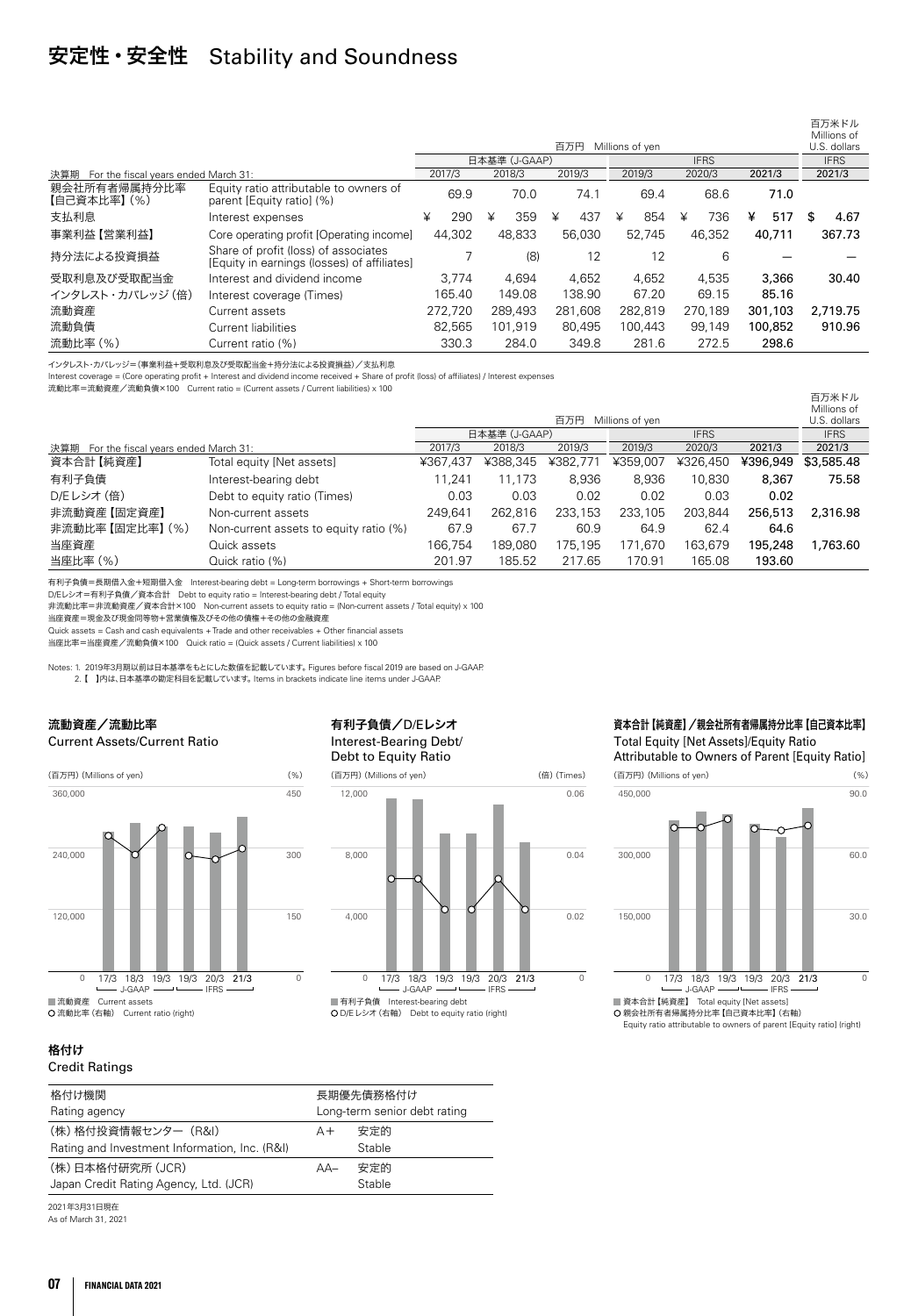# 株式情報 Stock Information

#### 株価及び出来高の推移

Common Stock Price Range and Trading Volume



#### 配当利回り

#### Dividend Yield





#### 株価収益率





#### 株価純資産倍率 Price to Book Value Ratio



 $\overline{0}$ 17/3 18/3 19/3 19/3 20/3 21/3<br>
-- J-GAAP -- FRS

0 17/3 18/3 19/3 20/3 21/3

17/3 18/3 19/3 19/3 20/3 21/3 J-GAAP IFRS J-GAAP IFRS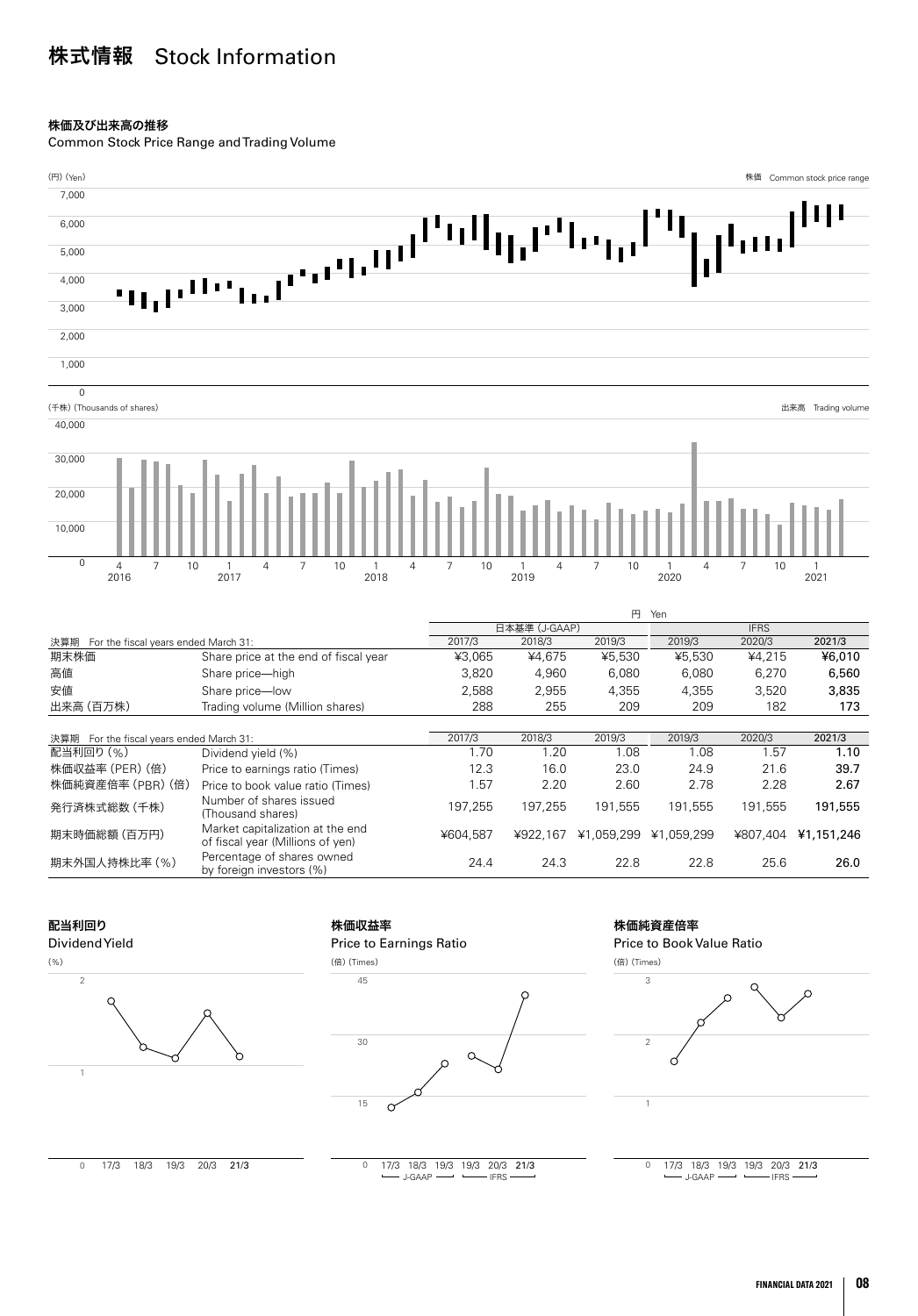# 連結財政状態計算書 Consolidated Statement of Financial Position

#### 国際財務報告基準 (IFRS)

|                         |                               |          |                        |          | 白力米ドル<br>Millions of |
|-------------------------|-------------------------------|----------|------------------------|----------|----------------------|
|                         |                               |          | 百万円<br>Millions of yen |          | U.S. dollars         |
| 3月31日現在 As of March 31: |                               | 2019     | 2020                   | 2021     | 2021                 |
| (資産)                    | Assets                        |          |                        |          |                      |
| 流動資産:                   | Current assets:               |          |                        |          |                      |
| 現金及び現金同等物               | Cash and cash equivalents     | ¥ 95,815 | ¥ 92,671               | ¥129,345 | \$1,168.32           |
| 営業債権及びその他の債権            | Trade and other receivables   | 65,346   | 58,067                 | 57,329   | 517.83               |
| その他の金融資産                | Other financial assets        | 10,508   | 12,939                 | 8,573    | 77.44                |
| 棚卸資産                    | Inventories                   | 101,003  | 100,054                | 96,803   | 874.38               |
| その他の流動資産                | Other current assets          | 10,144   | 6,455                  | 7,871    | 71.10                |
| 小計                      | Subtotal                      | 282,819  | 270,189                | 299,924  | 2,709.10             |
| 売却目的で保有する資産             | Assets held for sale          |          |                        | 1,179    | 10.65                |
| 流動資産合計                  | <b>Total current assets</b>   | 282,819  | 270,189                | 301,103  | 2,719.75             |
|                         |                               |          |                        |          |                      |
| 非流動資産:                  | Non-current assets:           |          |                        |          |                      |
| 有形固定資産                  | Property, plant and equipment | 91,326   | 97,106                 | 96,142   | 868.41               |
| 使用権資産                   | Right-of-use assets           | 29,579   | 24,480                 | 22,231   | 200.80               |
| のれん                     | Goodwill                      | 161      | 158                    | 160      | 1.45                 |
| 無形資産                    | Intangible assets             | 1,321    | 1,736                  | 2,529    | 22.84                |
| 金融資産                    | Financial assets              | 101,093  | 67,817                 | 120,058  | 1,084.44             |
| 繰延税金資産                  | Deferred tax assets           | 7,237    | 10,795                 | 7,407    | 66.90                |
| その他の非流動資産               | Other non-current assets      | 2,387    | 1,749                  | 7,983    | 72.11                |
| 非流動資産合計                 | Total non-current assets      | 233,105  | 203,844                | 256,513  | 2,316.98             |
| 資産合計                    | <b>Total assets</b>           | ¥515,924 | ¥474,034               | ¥557,616 | \$5,036.73           |

|                         |                                       |                  | 百万円 Millions of yen |               |
|-------------------------|---------------------------------------|------------------|---------------------|---------------|
| 3月31日現在 As of March 31: |                                       | 2017             | 2018                | 2019          |
| (資産の部)                  | Assets                                |                  |                     |               |
| 流動資産:                   | Current assets:                       |                  |                     |               |
| 現金及び預金                  | Cash and deposits                     | ¥105,859         | ¥122,731            | ¥106,061      |
| 受取手形及び売掛金               | Notes and accounts receivable-trade   | 50.995           | 56,499              | 55,527        |
| たな卸資産                   | Inventories                           | 93,127           | 94,126              | 100,334       |
| 繰延税金資産                  | Deferred tax assets                   | 8,579            |                     |               |
| その他                     | Other                                 | 15,397           | 17,352              | 20,770        |
| 貸倒引当金                   | Allowance for doubtful accounts       | (1.239)          | (1.216)             | (1,085)       |
| 流動資産合計                  | Total current assets                  | 272,720          | 289,493             | 281,608       |
| 有形固定資産:                 | Property, plant and equipment,        |                  |                     |               |
|                         | net of accumulated depreciation:      |                  |                     |               |
| 建物及び構築物 (純額)            | Buildings and structures, net         | 31,034           | 32,431              | 43,121        |
| 機械装置及び運搬具、              | Machinery, vehicles, tools, furniture |                  |                     |               |
| 工具・器具及び備品 (純額)<br>土地    | and fixtures, net<br>Land             | 23,006<br>43.851 | 24,864<br>43,880    | 27,544        |
| リース資産 (純額)              | Leased assets, net                    | 294              | 240                 | 43,402<br>225 |
| 建設仮勘定                   | Construction in progress              | 7,287            | 14,400              | 7,641         |
|                         | Total property, plant and equipment,  |                  |                     |               |
| 有形固定資産合計                | net of accumulated depreciation       | 105,475          | 115,817             | 121.934       |
| 投資その他の資産:               | Investments and other assets:         |                  |                     |               |
| 投資有価証券                  | Investment securities                 | 132,771          | 130,341             | 93,354        |
| 長期貸付金                   | Long-term loans receivable            | 108              | 93                  | 96            |
| 退職給付に係る資産               | Net defined benefit assets            | 254              | 276                 | 394           |
| 繰延税金資産                  | Deferred tax assets                   | 2,261            | 4,699               | 4,708         |
| 敷金及び保証金                 | Lease and quarantee deposits          | 4,108            | 4,087               | 3,970         |
| のれん                     | Goodwill                              | 60               |                     | 136           |
| その他                     | Other                                 | 4,726            | 7,619               | 8,705         |
| 貸倒引当金                   | Allowance for doubtful accounts       | (126)            | (120)               | (147)         |
| 投資その他の資産合計              | Total investments and other assets    | 144,166          | 146,998             | 111,219       |
| 資産合計                    | <b>Total assets</b>                   | ¥522.362         | ¥552,309            | ¥514.762      |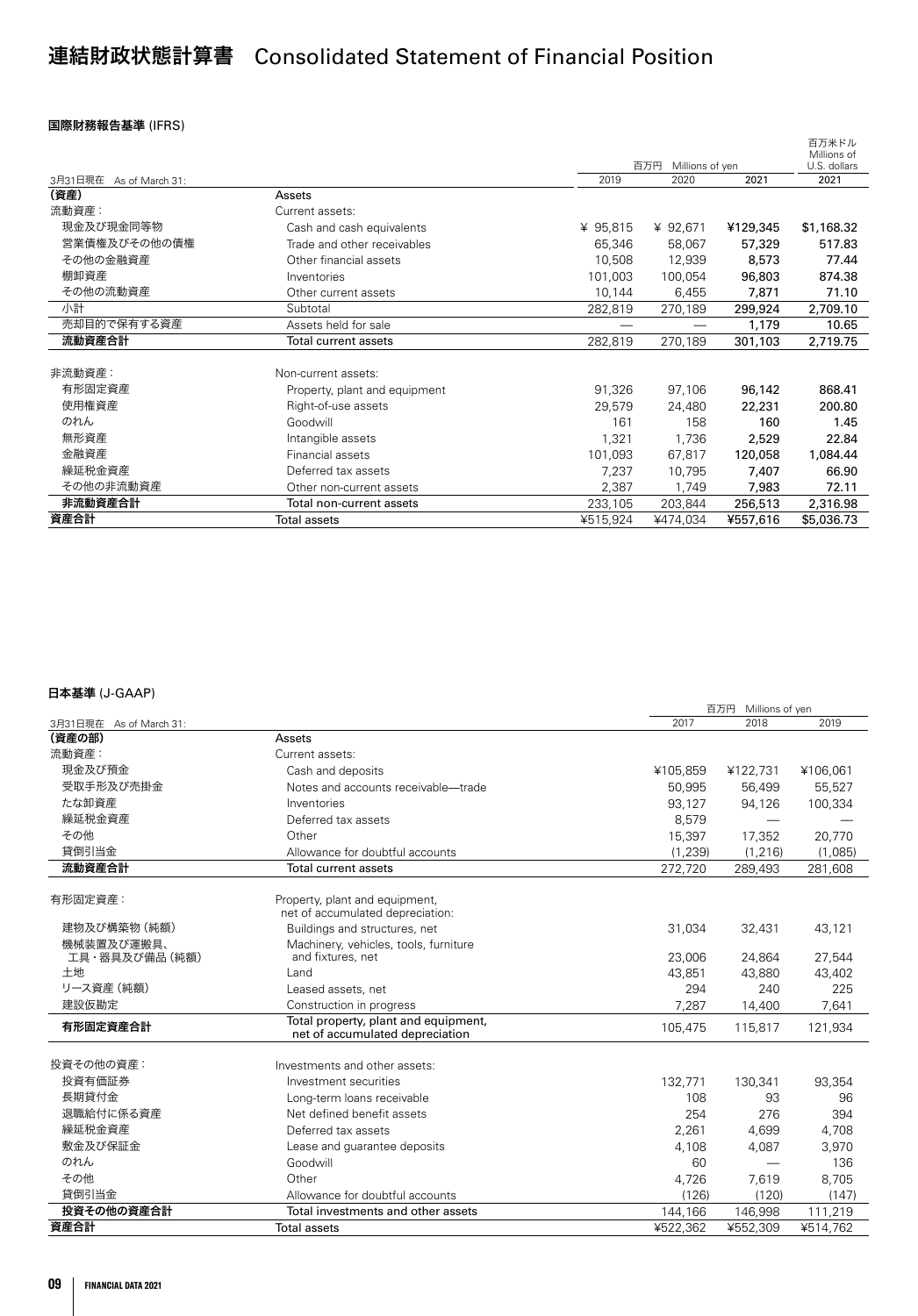#### 国際財務報告基準 (IFRS)

|                         |                                         |          |                     |          | 百万米ドル<br>Millions of |
|-------------------------|-----------------------------------------|----------|---------------------|----------|----------------------|
|                         |                                         |          | 百万円 Millions of yen |          | U.S. dollars         |
| 3月31日現在 As of March 31: |                                         | 2019     | 2020                | 2021     | 2021                 |
| (負債及び資本)                | Liabilities and equity                  |          |                     |          |                      |
| 負債                      | Liabilities                             |          |                     |          |                      |
| 流動負債:                   | Current liabilities:                    |          |                     |          |                      |
| 営業債務及びその他の債務            | Trade and other payables                | ¥ 59,525 | ¥ 52,982            | ¥ 56,915 | \$514.09             |
| 有利子負債                   | Interest-bearing debt                   | 8,936    | 10,830              | 7,980    | 72.08                |
| リース負債                   | Lease liabilities                       | 5.730    | 5,365               | 5,696    | 51.45                |
| その他の金融負債                | Other financial liabilities             | 9,650    | 9,620               | 9,745    | 88.02                |
| 未払法人所得税                 | Income taxes payables                   | 2,474    | 4,236               | 4,045    | 36.54                |
| 引当金                     | Provisions                              | 1,898    | 1,700               | 1,806    | 16.31                |
| その他の流動負債                | Other current liabilities               | 12,228   | 14,412              | 14,664   | 132.45               |
| 流動負債合計                  | <b>Total current liabilities</b>        | 100,443  | 99,149              | 100,852  | 910.96               |
|                         |                                         |          |                     |          |                      |
| 非流動負債:                  | Non-current liabilities:                |          |                     |          |                      |
| 有利子負債                   | Interest-bearing debt                   |          |                     | 387      | 3.50                 |
| リース負債                   | Lease liabilities                       | 18,258   | 15,864              | 14,465   | 130.66               |
| その他の金融負債                | Other financial liabilities             | 3,014    | 1.568               | 178      | 1.61                 |
| 退職給付に係る負債               | Retirement benefit liabilities          | 24,268   | 23,704              | 22,576   | 203.92               |
| 引当金                     | Provisions                              | 455      | 2,574               | 1,823    | 16.47                |
| 繰延税金負債                  | Deferred tax liabilities                | 8,650    | 2,825               | 18,244   | 164.79               |
| その他の非流動負債               | Other non-current liabilities           | 1,824    | 1,897               | 2,137    | 19.30                |
| 非流動負債合計                 | <b>Total non-current liabilities</b>    | 56,473   | 48,434              | 59,814   | 540.28               |
| 負債合計                    | <b>Total liabilities</b>                | 156,917  | 147,584             | 160,667  | 1,451.24             |
|                         |                                         |          |                     |          |                      |
| 資本:                     | Equity:                                 |          |                     |          |                      |
| 資本金                     | Capital stock                           | 28,534   | 28,534              | 28,534   | 257.74               |
| 資本剰余金                   | Capital surplus                         | 21,568   | 21,277              | 21,430   | 193.57               |
| 利益剰余金                   | Retained earnings                       | 293,547  | 316,899             | 337,923  | 3,052.33             |
| 自己株式                    | Treasury shares                         | (42,533) | (65,093)            | (65,086) | (587.90)             |
| その他の資本の構成要素             | Other components of equity              | 56,820   | 23,789              | 73,156   | 660.79               |
| 親会社の所有者に帰属する持分合計        | Equity attributable to owners of parent | 357,936  | 325,409             | 395,958  | 3,576.53             |
| 非支配持分                   | Non-controlling interests               | 1.070    | 1.040               | 991      | 8.95                 |
| 資本合計                    | Total equity                            | 359,007  | 326,450             | 396,949  | 3,585.48             |
| 負債及び資本合計                | Total liabilities and equity            | ¥515,924 | ¥474,034            | ¥557,616 | \$5,036.73           |

| -- <del>-</del> --- -- -- -- -- -- - |                                               | 百万円 Millions of yen |           |           |
|--------------------------------------|-----------------------------------------------|---------------------|-----------|-----------|
| 3月31日現在 As of March 31:              |                                               | 2017                | 2018      | 2019      |
| (負債の部)                               | Liabilities                                   |                     |           |           |
| 流動負債:                                | Current liabilities:                          |                     |           |           |
| 支払手形及び買掛金                            | Notes and accounts payable-trade              | ¥ 17,828            | ¥ 19,946  | ¥ 17,548  |
| 短期借入金                                | Short-term loans payable                      | 11,170              | 11,131    | 8,936     |
| 1年内返済予定の長期借入金                        | Current portion of long-term loans payable    | 30                  | 41        |           |
| 未払金及び未払費用                            | Accounts payable-other and accrued expenses   | 43,961              | 45,527    | 42,481    |
| 未払法人税等                               | Income taxes payable                          | 2,410               | 16,325    | 2,474     |
| 繰延税金負債                               | Deferred tax liabilities                      | 11                  |           |           |
| 製品保証引当金                              | Provision for product warranties              |                     | 1,774     | 1,840     |
| その他                                  | Other                                         | 7,153               | 7,171     | 7,215     |
| 流動負債合計                               | <b>Total current liabilities</b>              | 82,565              | 101,919   | 80,495    |
| 固定負債:                                | Non-current liabilities:                      |                     |           |           |
| 長期借入金                                | Long-term loans payable                       | 40                  |           |           |
| 長期未払金                                | Long-term accounts payable                    |                     | 5,406     | 3,902     |
| 繰延税金負債                               | Deferred tax liabilities                      | 22,161              | 15,402    | 5,152     |
| 再評価に係る繰延税金負債                         | Deferred tax liabilities for land revaluation | 9,587               | 9,587     | 9,544     |
| 退職給付に係る負債                            | Net defined benefit liabilities               | 23,039              | 21,098    | 22,460    |
| 長期預り金                                | Long-term deposits received                   | 9,102               | 9,090     | 8,997     |
| その他                                  | Other                                         | 8,427               | 1,457     | 1,437     |
| 固定負債合計                               | <b>Total non-current liabilities</b>          | 72.359              | 62,043    | 51,494    |
|                                      |                                               |                     |           |           |
| (純資産の部)                              | Net assets                                    |                     |           |           |
| 株主資本:                                | Shareholders' equity:                         |                     |           |           |
| 資本金                                  | Capital stock                                 | 28,534              | 28,534    | 28,534    |
| 資本剰余金                                | Capital surplus                               | 40,054              | 40,165    | 21,565    |
| 利益剰余金                                | Retained earnings                             | 250,649             | 294,904   | 325,141   |
| 自己株式                                 | Treasury stock                                | (23.731)            | (48.556)  | (42, 533) |
| 株主資本合計                               | Total shareholders' equity                    | 295,507             | 315,048   | 332,707   |
| その他の包括利益累計額:                         | Accumulated other comprehensive income:       |                     |           |           |
| その他有価証券評価差額金                         | Unrealized holding gain on securities         | 80,282              | 79,729    | 54,796    |
| 繰延ヘッジ損益                              | Unrealized gain (loss) on hedging instruments | 103                 | 109       | 85        |
| 土地再評価差額金                             | Revaluation reserve for land                  | 16,095              | 16,095    | 20,379    |
| 為替換算調整勘定                             | Foreign currency translation adjustments      | (24, 219)           | (23, 862) | (24, 691) |
| 退職給付に係る調整累計額                         | Remeasurements of defined benefit plans       | (2,645)             | (600)     | (1,582)   |
| その他の包括利益累計額合計                        | Total accumulated other comprehensive income  | 69,616              | 71,470    | 48,987    |
| 非支配株主持分                              | Non-controlling interests                     | 2,314               | 1,826     | 1.076     |
| 純資産合計                                | Total net assets                              | 367,437             | 388,345   | 382,771   |
| 負債純資産合計                              | Total liabilities and net assets              | ¥522,362            | ¥552,309  | ¥514,762  |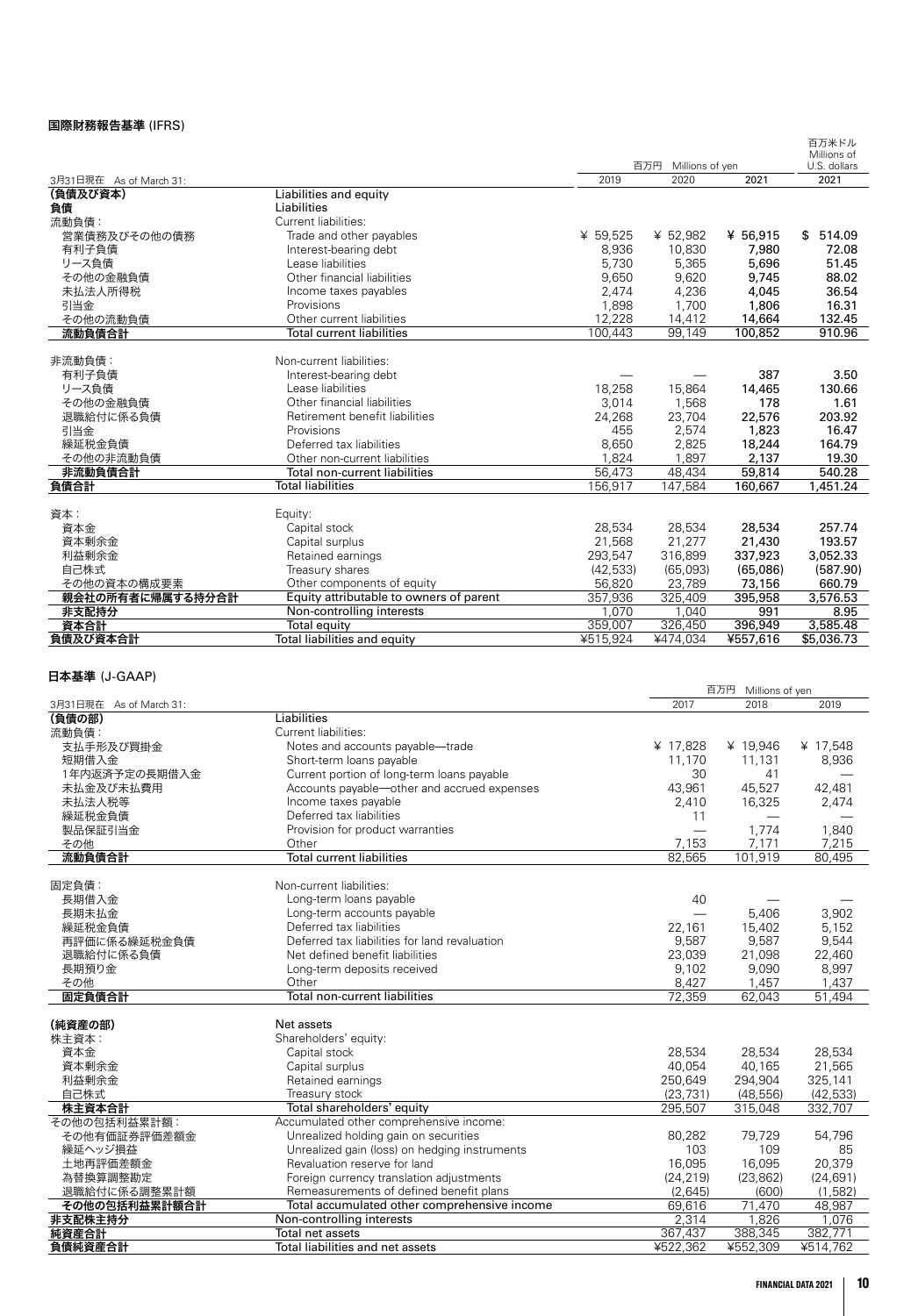# 連結損益計算書 Consolidated Statement of Income

#### 国際財務報告基準 (IFRS)

|                                                                                            |                                  |            |                         | 百万米ドル<br>Millions of                |
|--------------------------------------------------------------------------------------------|----------------------------------|------------|-------------------------|-------------------------------------|
|                                                                                            |                                  |            |                         | U.S. dollars                        |
|                                                                                            | 2019                             |            |                         | 2021                                |
|                                                                                            |                                  |            |                         | \$3,365.82                          |
| Cost of sales                                                                              | (255, 367)                       | (245, 967) | (229, 720)              | (2,074.97)                          |
| Gross profit                                                                               | 179,005                          | 168,259    | 142,909                 | 1,290.84                            |
| Selling, general and administrative expenses                                               | (126, 259)                       | (121, 907) | (102, 198)              | (923.11)                            |
| Core operating profit                                                                      | 52,745                           | 46,352     | 40,711                  | 367.73                              |
| Gain (loss) on disposal or sales of property, plant and<br>equipment and intangible assets | (264)                            | 260        | (93)                    | (0.84)                              |
| Impairment losses, reversal of impairment losses                                           | (295)                            | (2,921)    | (3,553)                 | (32.09)                             |
| Other income                                                                               | 1,365                            | 2.026      | 1,802                   | 16.28                               |
| Other expenses                                                                             | (736)                            | (2, 384)   | (3,826)                 | (34.56)                             |
| Operating profit                                                                           | 52,815                           | 43,333     | 35,039                  | 316.49                              |
| Dividend income                                                                            | 3.791                            | 3,724      | 2.693                   | 24.33                               |
| Other finance income                                                                       | 860                              | 1,244      | 672                     | 6.07                                |
| Finance expenses                                                                           | (1,008)                          | (1,083)    | (1,303)                 | (11.77)                             |
| Share of profit of associates accounted for using the<br>equity method                     | 12                               | 6          |                         |                                     |
| Profit before income taxes                                                                 | 56,471                           | 47.225     | 37,102                  | 335.13                              |
| Income taxes                                                                               | (16,085)                         | (12, 521)  | (10, 393)               | (93.88)                             |
| Profit for the period                                                                      | ¥ 40,386                         | ¥ 34,703   | ¥ 26,708                | 241.24<br>\$                        |
|                                                                                            |                                  |            |                         |                                     |
| Profit for the period attributable to:                                                     |                                  |            |                         |                                     |
| Owners of parent                                                                           | 40.337<br>¥                      | ¥ 34.621   | ¥ 26,615                | 240.40<br>\$                        |
| Non-controlling interests                                                                  | 48                               | 81         | 93                      | 0.84                                |
|                                                                                            | Years ended March 31:<br>Revenue | ¥434,373   | 百万円<br>2020<br>¥414,227 | Millions of yen<br>2021<br>¥372,630 |

|                                     |                                                                           |          | 百万円 Millions of yen |          |
|-------------------------------------|---------------------------------------------------------------------------|----------|---------------------|----------|
| 3月31日に終了した1年間 Years ended March 31: |                                                                           | 2017     | 2018                | 2019     |
| 売上高                                 | Net sales                                                                 | ¥408,248 | ¥432,967            | ¥437,416 |
| 売上原価                                | Cost of sales                                                             | 242,451  | 258,465             | 255,291  |
| 売上総利益                               | Gross profit                                                              | 165.796  | 174,501             | 182,124  |
| 販売費及び一般管理費                          | Selling, general and administrative expenses                              | 121,493  | 125,668             | 126,094  |
| 営業利益                                | Operating income                                                          | 44.302   | 48,833              | 56,030   |
| その他の収益 (費用):                        | Other income (expenses):                                                  |          |                     |          |
| 受取利息及び受取配当金                         | Interest and dividend income                                              | 3,774    | 4,694               | 4,652    |
| 持分法による投資損益                          | Equity in gains (losses) of affiliates                                    | 7        | (8)                 | 12       |
| 関税還付金                               | Tariff refund                                                             |          |                     |          |
| 支払利息                                | Interest expenses                                                         | (290)    | (359)               | (437)    |
| 補助金収入                               | Subsidy income                                                            |          | 189                 | 1,296    |
| 売上割引                                | Sales discounts                                                           | (2,616)  | (2,903)             | (3, 240) |
| 固定資産処分損益 (純額)                       | Gain (loss) on sales or disposal of property,<br>plant and equipment, net | 3,544    | (221)               | (283)    |
| 固定資産交換差益                            | Gain on exchange of property, plant and equipment                         |          |                     | 2,034    |
| 投資有価証券売却益                           | Gain on sales of investment securities                                    | 259      | 25,824              | 821      |
| 投資有価証券評価損                           | Loss on valuation of investment securities                                | (6)      | (11)                |          |
| 減損損失                                | Impairment losses                                                         | (630)    | (27)                | (295)    |
| のれん償却額                              | Amortization of goodwill                                                  | (1,499)  |                     |          |
| 構造改革費用                              | Business structural reform expenses                                       | (3,032)  |                     | (214)    |
| 確定拠出年金制度移行に伴う損失                     | Loss due to transition to a defined<br>contribution pension plan          | (892)    | (148)               |          |
| 過年度関税等                              | Tariff assessment from previous periods, etc.                             |          | (174)               |          |
| その他 (純額)                            | Other, net                                                                | (20)     | (1, 213)            | 109      |
| その他の収益 (費用)計                        | Total other income (expenses)                                             | (1,404)  | 25,638              | 4,454    |
| 税金等調整前当期純利益                         | Income before income taxes and minority interests                         | 42.898   | 74,471              | 60,485   |
| 法人税等:                               | Income taxes:                                                             |          |                     |          |
| 法人税、住民税及び事業税                        | Current                                                                   | 8.728    | 21,377              | 14,561   |
| 法人税等調整額                             | Deferred (benefit)                                                        | (12,706) | (1, 330)            | 2,105    |
| 法人税等計                               | Total income taxes                                                        | (3.978)  | 20,046              | 16,667   |
| 当期純利益                               | Net income for the period                                                 | 46,876   | 54,424              | 43,817   |
| 非支配株主に帰属する当期純利益                     | Net income attributable to non-controlling interests                      | 156      | 46                  | 63       |
| 親会社株主に帰属する当期純利益                     | Net income attributable to owners of parent                               | ¥ 46,719 | ¥ 54,378            | ¥ 43,753 |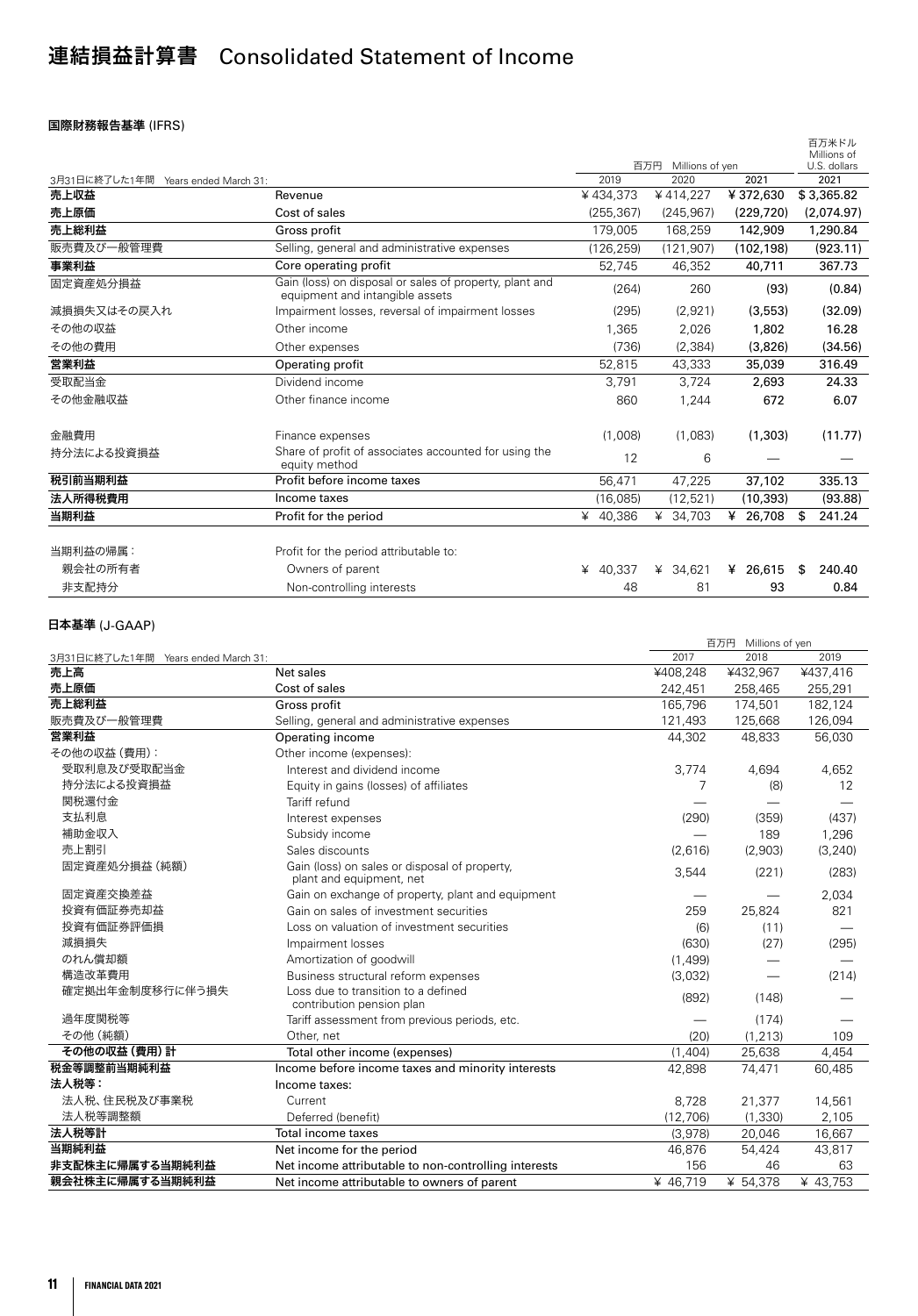# 連結包括利益計算書 Consolidated Statement of Comprehensive Income

#### 国際財務報告基準 (IFRS)

|                                        |                                                                                            |           |                        |         | 百万米ドル<br>Millions of |
|----------------------------------------|--------------------------------------------------------------------------------------------|-----------|------------------------|---------|----------------------|
|                                        |                                                                                            |           | 百万円<br>Millions of yen |         | U.S. dollars         |
| 3月31日に終了した1年間<br>Years ended March 31: |                                                                                            | 2019      | 2020                   | 2021    | 2021                 |
| 当期利益                                   | Profit for the period                                                                      | ¥40,386   | ¥34,703                | ¥26,708 | \$241.24             |
| その他の包括利益:                              | Other comprehensive income:                                                                |           |                        |         |                      |
| 純損益に振り替えられることのない項目                     | Items that will not be reclassified to profit or loss                                      |           |                        |         |                      |
| 確定給付制度の再測定                             | Remeasurements of defined benefit plans                                                    | (444)     | 7                      | 5,687   | 51.37                |
| その他の包括利益を通じて公正価値で<br>測定する金融資産          | Financial assets measured at fair value through<br>other comprehensive income              | (24, 588) | (23, 431)              | 37,927  | 342.58               |
| 持分法によるその他の包括利益                         | Share of other comprehensive income of associates<br>accounted for using the equity method | (14)      |                        |         |                      |
| 純損益に振り替えられることのない<br>項目合計               | Total items that will not be reclassified to profit<br>or loss                             | (25,048)  | (23, 421)              | 43,614  | 393.95               |
| 純損益に振り替えられる可能性のある項目                    | Items that may be subsequently reclassified to profit<br>or loss                           |           |                        |         |                      |
| 在外営業活動体の換算差額                           | Exchange differences on translation of foreign<br>operations                               | (916)     | (9,629)                | 12,037  | 108.73               |
| キャッシュ・フロー・ヘッジ                          | Gain or loss on cash flow hedges                                                           | (12)      | (35)                   | (191)   | (1.73)               |
| 純損益に振り替えられる可能性のある<br>項目合計              | Total items that may be subsequently reclassified<br>to profit or loss                     | (928)     | (9,664)                | 11,846  | 107.00               |
| その他の包括利益合計                             | Total other comprehensive income                                                           | (25, 976) | (33,086)               | 55,460  | 500.95               |
| 当期包括利益                                 | Comprehensive income for the period                                                        | 14,409    | 1,616                  | 82,169  | 742.20               |
|                                        |                                                                                            |           |                        |         |                      |
| 当期包括利益の帰属:                             | Comprehensive income for the period attributable to:                                       |           |                        |         |                      |
| 親会社の所有者                                | Owners of parent                                                                           | ¥14,383   | ¥ $1,597$              | ¥81,993 | \$740.61             |
| 非支配持分                                  | Non-controlling interests                                                                  | 25        | 19                     | 175     | 1.58                 |

|                                        |                                                                                                   |         | 百万円<br>Millions of yen |           |
|----------------------------------------|---------------------------------------------------------------------------------------------------|---------|------------------------|-----------|
| 3月31日に終了した1年間<br>Years ended March 31: |                                                                                                   | 2017    | 2018                   | 2019      |
| 当期純利益                                  | Net income for the period                                                                         | ¥46.876 | ¥54,424                | ¥43.817   |
| その他の包括利益:                              | Other comprehensive income:                                                                       |         |                        |           |
| その他有価証券評価差額金                           | Unrealized holding gain (loss) on securities                                                      | 25.234  | (568)                  | (24, 917) |
| 繰延ヘッジ損益                                | Unrealized gain (loss) from hedging instruments                                                   | 200     | 5                      | (24)      |
| 土地再評価差額金                               | Revaluation reserve for land                                                                      |         |                        | 1,315     |
| 為替換算調整勘定                               | Foreign currency translation adjustments                                                          | (4,853) | 458                    | (863)     |
| 退職給付に係る調整額                             | Remeasurements of defined benefit plans                                                           | 8.675   | 2,045                  | (982)     |
| 持分法適用会社に対する持分相当額                       | Share of other comprehensive income (loss) of affiliates accounted<br>for using the equity method | 9       | 15                     | (14)      |
| その他の包括利益計                              | Total other comprehensive income                                                                  | 29,267  | 1,956                  | (25, 487) |
| 包括利益                                   | Comprehensive income                                                                              | 76.143  | 56,380                 | 18,330    |
| (内訳)                                   | (Composition)                                                                                     |         |                        |           |
| 親会社株主に係る包括利益                           | Comprehensive income attributable to<br>owners of parent                                          | ¥76.133 | ¥56.232                | ¥18,300   |
| 非支配株主に係る包括利益                           | Comprehensive income attributable to<br>non-controlling interests                                 | 10      | 147                    | 29        |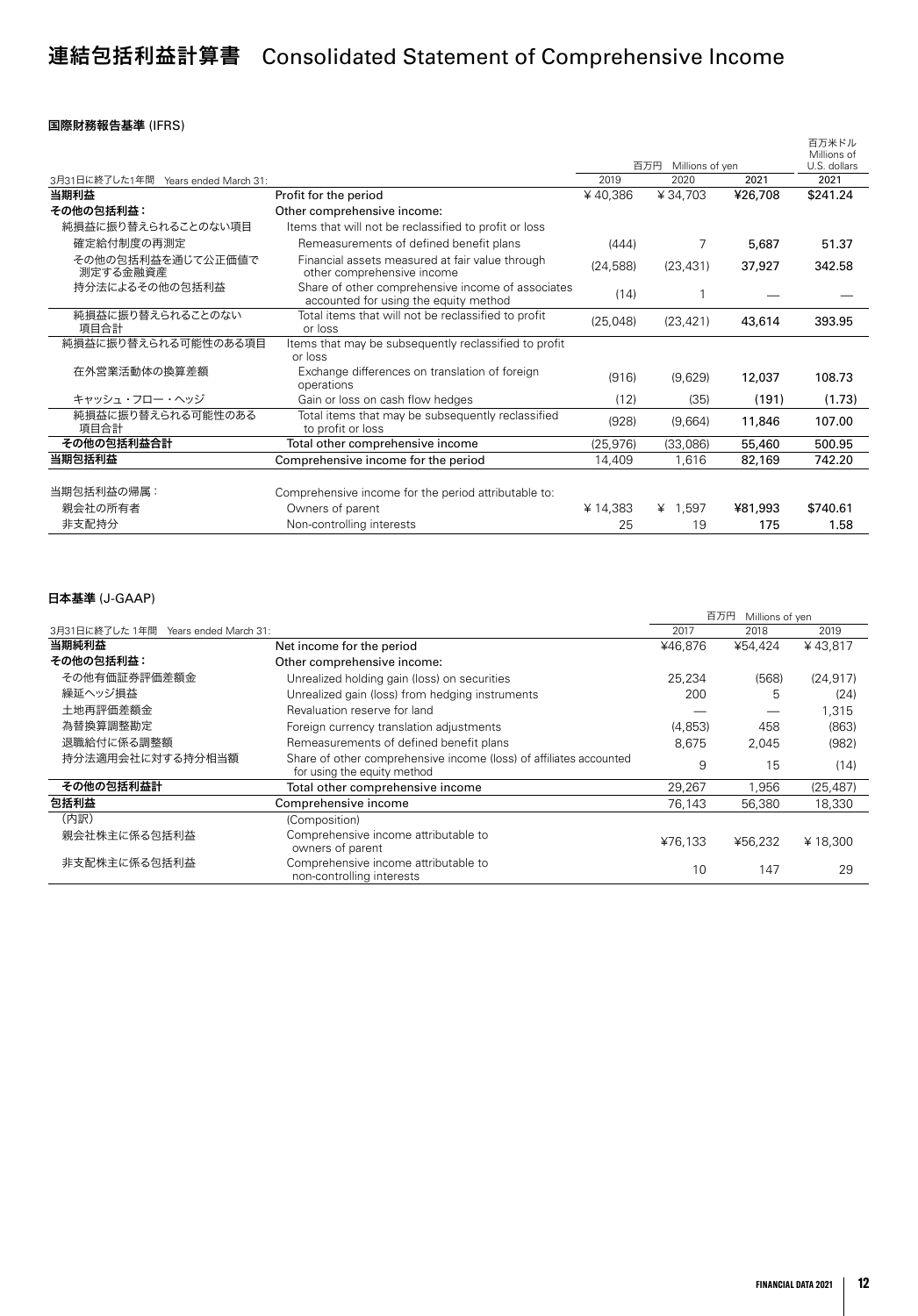# 連結キャッシュ・フロー計算書 Consolidated Statement of Cash Flows

#### 国際財務報告基準 (IFRS)

|                                     |                                                                                            |                      |                          |           | 百万米ドル                       |
|-------------------------------------|--------------------------------------------------------------------------------------------|----------------------|--------------------------|-----------|-----------------------------|
|                                     |                                                                                            |                      | 百万円<br>Millions of yen   |           | Millions of<br>U.S. dollars |
| 3月31日に終了した1年間 Years ended March 31: |                                                                                            | 2019                 | 2020                     | 2021      | 2021                        |
| 営業活動によるキャッシュ・フロー:                   | Cash flows from operating activities:                                                      |                      |                          |           |                             |
| 税引前当期利益                             | Profit before income taxes                                                                 | $\frac{1}{4}$ 56,471 | ¥47,225                  | ¥ 37,102  | \$<br>335.13                |
| 減価償却費及び償却費                          | Depreciation and amortization                                                              | 16,553               | 17,322                   | 17,056    | 154.06                      |
| 減損損失 (又はその戻入れ)                      | Impairment losses (reversal of impairment losses)                                          | 295                  | 2,921                    | 3,553     | 32.09                       |
| 金融収益及び金融費用                          | Finance income and finance expenses                                                        | (4, 120)             | (4,260)                  | (2,854)   | (25.78)                     |
| 有形固定資産及び                            | Loss (gain) on disposal or sales of property, plant                                        |                      |                          |           |                             |
| 無形資産の除売却損益                          | and equipment and intangible assets                                                        | 264                  | (260)                    | 93        | 0.84                        |
| 棚卸資産の増減額                            | (Increase) decrease in inventories                                                         | (6, 244)             | (2,841)                  | 7,666     | 69.24                       |
| 営業債権及びその他の債権の増減額                    | (Increase) decrease in trade and other receivables                                         | 987                  | 3,282                    | 3,077     | 27.79                       |
| 営業債務及びその他の債務の増減額                    | Increase (decrease) in trade and other payables                                            | (1, 392)             | (4,887)                  | 3,081     | 27.83                       |
| 退職給付に係る資産及び負債の増減額                   | Increase (decrease) in assets and liabilities                                              |                      |                          |           |                             |
|                                     | associated with the defined benefit plans                                                  | (150)                | (391)                    | 794       | 7.17                        |
| 引当金の増減額                             | Increase (decrease) in provisions                                                          | (34)                 | 1,942                    | (1,232)   | (11.13)                     |
| 確定拠出年金移行に伴う<br>未払金の増減額              | Increase (decrease) in accounts payable due to<br>transition to defined contribution plans | (1,558)              | (1, 416)                 | (1, 447)  | (13.07)                     |
| その他                                 | Other, net                                                                                 | (25)                 | 2,999                    | (1,490)   | (13.46)                     |
| 小計                                  | Subtotal                                                                                   | 61,045               | 61,635                   | 65,401    | 590.74                      |
| 利息及び配当金の受取額                         | Interest and dividends income received                                                     | 4,654                | 4,535                    | 3,401     | 30.72                       |
| 利息の支払額                              | Interest expenses paid                                                                     | (859)                | (802)                    | (565)     | (5.10)                      |
| 法人所得税の支払額及び還付額                      | Income taxes refunded (paid)                                                               | (29, 319)            | (8, 206)                 | (10, 011) | (90.43)                     |
| 営業活動によるキャッシュ・フロー                    | Net cash provided by (used in) operating activities                                        | 35,520               | 57,162                   | 58,225    | 525.92                      |
|                                     |                                                                                            |                      |                          |           |                             |
| 投資活動によるキャッシュ・フロー:                   | Cash flows from investing activities:                                                      |                      |                          |           |                             |
| 定期預金の純増減額                           | Net (increase) decrease in time deposits                                                   | (4,955)              | (3, 244)                 | 5,007     | 45.23                       |
| 有形固定資産及び                            | Purchase of property, plant and equipment                                                  |                      |                          |           |                             |
| 無形資産等の取得による支出                       | and intangible assets                                                                      | (20.192)             | (20.473)                 | (12,572)  | (113.56)                    |
| 有形固定資産及び                            | Proceeds from sales of property, plant and                                                 |                      |                          |           |                             |
| 無形資産の売却による収入                        | equipment and intangible assets                                                            | 597                  | 1,012                    | 382       | 3.45                        |
| 投資有価証券の取得による支出                      | Purchase of investment securities                                                          | (1)                  | (1)                      | (1)       | (0.01)                      |
| 投資有価証券の売却及び                         | Proceeds from sales and redemption of                                                      |                      |                          |           |                             |
| 償還による収入<br>事業譲受による支出                | investment securities                                                                      | 2,380                | 449                      | 1,405     | 12.69                       |
|                                     | Payment for acquisition of businesses                                                      | (981)                |                          |           |                             |
| 政府補助金による収入<br>その他                   | Proceeds from government grants                                                            |                      | 706                      |           |                             |
|                                     | Other, net                                                                                 | 51                   | 483                      | (7)       | (0.06)                      |
| 投資活動によるキャッシュ・フロー                    | Net cash provided by (used in) investing activities                                        | (23, 101)            | (21,067)                 | (5,785)   | (52.25)                     |
|                                     |                                                                                            |                      |                          |           |                             |
| 財務活動によるキャッシュ・フロー:<br>短期借入金の純増減額     | Cash flows from financing activities:                                                      |                      |                          |           |                             |
| 長期借入金の純増減額                          | Net increase (decrease) in short-term borrowings                                           | (2,525)              | 2,120                    | (3,398)   | (30.69)                     |
| リース負債の返済による支出                       | Net increase (decrease) in long-term borrowings                                            | (41)                 | $\overline{\phantom{0}}$ | 795       | 7.18                        |
|                                     | Repayment of lease liabilities                                                             | (5,606)              | (5, 871)                 | (6,063)   | (54.76)                     |
| 自己株式の取得による支出<br>自己株式取得目的の信託         | Purchase of treasury shares                                                                | (11,948)             | (21, 312)                | (9)       | (0.08)                      |
|                                     | (Increase) decrease in cash segregated as deposits<br>for acquisition of treasury shares   | (1,765)              |                          |           |                             |
| 連結の範囲の変更を伴わない                       | Payment for acquisition of interests in                                                    |                      |                          |           |                             |
| 子会社株式の取得による支出                       | subsidiaries that do not result in change in scope                                         |                      |                          |           |                             |
|                                     | of consolidation                                                                           | (1, 329)             |                          | (165)     | (1.49)                      |
| 配当金の支払額                             | Cash dividends paid                                                                        | (10, 547)            | (11, 274)                | (11,603)  | (104.81)                    |
| 非支配持分への配当金の支払額                      | Cash dividends paid to non-controlling interests                                           | (90)                 | (49)                     | (59)      | (0.53)                      |
| その他                                 | Other, net                                                                                 | (137)                | (33)                     | (97)      | (0.88)                      |
| 財務活動によるキャッシュ・フロー                    | Net cash provided by (used in) financing activities                                        | (33,993)             | (36, 422)                | (20, 602) | (186.09)                    |
|                                     |                                                                                            |                      |                          |           |                             |
| 現金及び現金同等物に係る                        | Effect of exchange rate changes on cash and cash                                           |                      |                          |           |                             |
| 為替変動の影響額                            | equivalents                                                                                | (13)                 | (2,816)                  | 4,836     | 43.68                       |
| 現金及び現金同等物の増減額                       | Net increase (decrease) in cash and cash equivalents                                       | (21,588)             | (3, 143)                 | 36,673    | 331.25                      |
| 現金及び現金同等物の期首残高                      | Cash and cash equivalents at beginning of period                                           | 117,403              | 95,815                   | 92,671    | 837.06                      |
| 現金及び現金同等物の期末残高                      | Cash and cash equivalents at end of period                                                 | ¥ 95,815             | ¥92,671                  | ¥129,345  | \$1,168.32                  |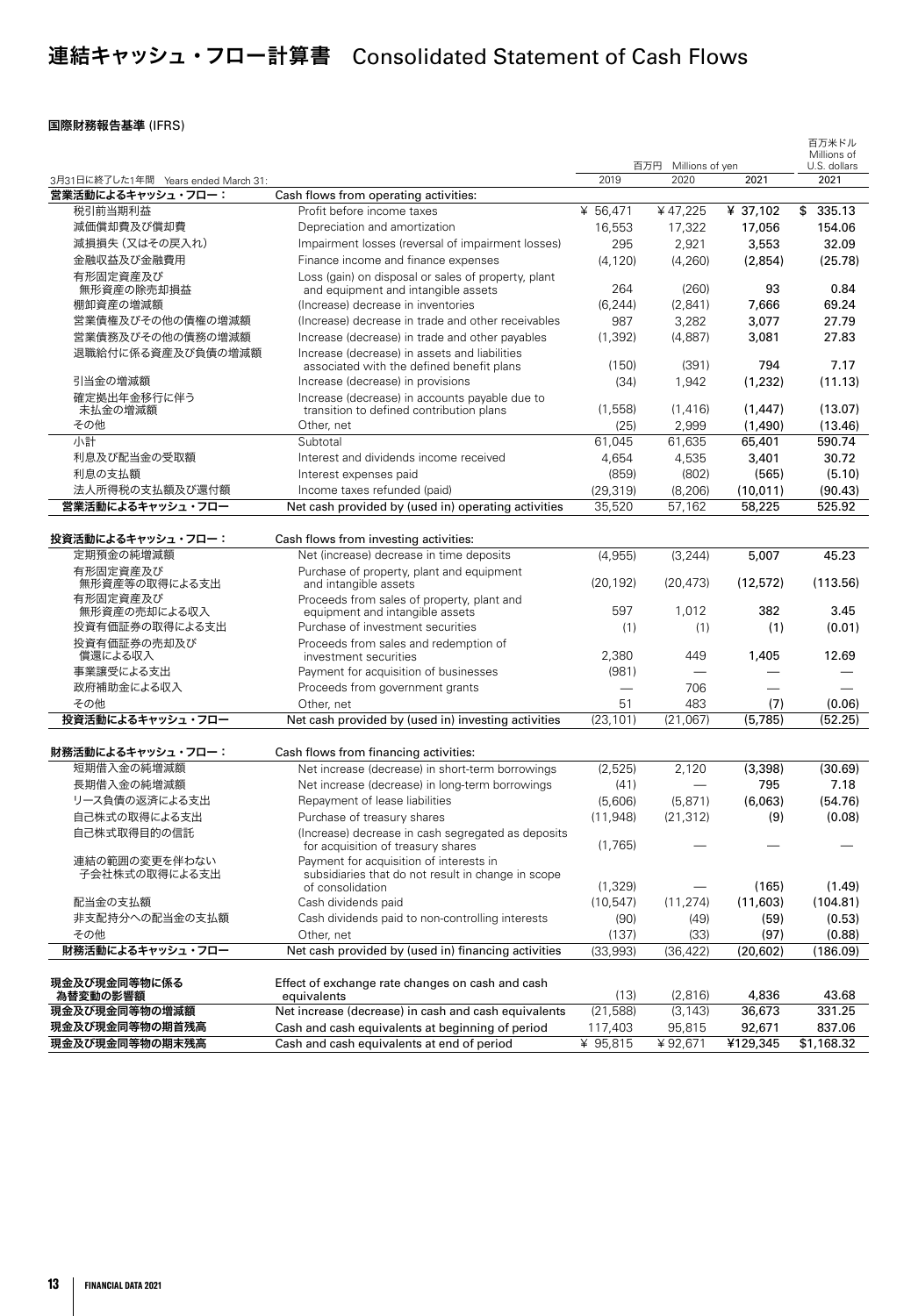|                                     |                                                            | 百万円<br>Millions of yen |                          |           |
|-------------------------------------|------------------------------------------------------------|------------------------|--------------------------|-----------|
| 3月31日に終了した1年間 Years ended March 31: |                                                            | 2017                   | 2018                     | 2019      |
| 営業活動によるキャッシュ・フロー:                   | Cash flows from operating activities:                      |                        |                          |           |
| 税金等調整前当期純利益                         | Income before income taxes and minority interests          | $¥$ 42,898             | $\frac{4}{74,471}$       | ¥60,485   |
| 減価償却費                               | Depreciation and amortization                              | 11,145                 | 10,777                   | 10,835    |
| 減損損失                                | Impairment losses                                          | 630                    | 27                       | 295       |
| のれん償却額                              | Amortization of goodwill                                   | 2,307                  | 61                       | 24        |
| 貸倒引当金の増減額                           | (Decrease) increase in allowance for doubtful accounts     | 47                     | (38)                     | (90)      |
|                                     |                                                            |                        |                          |           |
| 投資有価証券評価損                           | Loss on valuation of investment securities                 | 7                      | 11                       |           |
| 投資有価証券売却損益                          | Loss (gain) on sales of investment securities              | (259)                  | (25, 821)                | (820)     |
| 退職給付に係る負債の増減額                       | Increase (decrease) in net defined benefit liabilities     | (7, 166)               | 1,129                    | (182)     |
| 受取利息及び受取配当金                         | Interest and dividend income                               | (3,774)                | (4,694)                  | (4,652)   |
| 支払利息                                | Interest expenses                                          | 290                    | 359                      | 437       |
| 為替差損益                               | Foreign exchange (gains) losses                            | (111)                  | 259                      | (322)     |
| 持分法による投資損益                          | Equity in (gains) losses of affiliates                     |                        | 8                        |           |
|                                     |                                                            | (7)                    |                          | (12)      |
| 固定資産処分損益 (純額)                       | Loss (gain) on sales or disposal of property, plant and    |                        |                          |           |
|                                     | equipment, net                                             | (3,544)                | 221                      | 283       |
| 固定資産交換差益                            | Gain on exchange of property, plant and equipment          |                        |                          | (2,034)   |
| 構造改革費用                              | Business structural reform expenses                        | 3,032                  |                          |           |
| 売上債権の増減額                            | (Increase) decrease in notes and accounts                  |                        |                          |           |
|                                     | receivable-trade                                           | (3,036)                | (5,756)                  | 1,180     |
| たな卸資産の増減額                           | (Increase) decrease in inventories                         | (3, 387)               | (312)                    | (6, 511)  |
| 仕入債務の増減額                            | Increase (decrease) in notes and accounts                  |                        |                          |           |
|                                     | payable-trade                                              | (550)                  | 2,053                    | (2,456)   |
| 確定拠出年金移行に伴う                         | (Decrease) increase in accounts payable due to             |                        |                          |           |
| 未払金の増減額                             | transition to a defined contribution pension plan          | 7,241                  | (1, 235)                 | (1,558)   |
| その他 (純額)                            | Other, net                                                 | (1,082)                | 1.527                    | 442       |
| 小計                                  | Subtotal                                                   | 44.679                 | 53.049                   | 55,342    |
|                                     |                                                            |                        |                          |           |
| 利息及び配当金の受取額                         | Interest and dividend income received                      | 3,780                  | 4,672                    | 4,654     |
| 利息の支払額                              | Interest expenses paid                                     | (230)                  | (274)                    | (442)     |
| 構造改革費用の支払額                          | Payment of business structural reform expenses             | (565)                  | (348)                    |           |
| 法人税等の支払額又は還付額                       | Income taxes refunded (paid)                               | (8,520)                | (9,599)                  | (29, 319) |
| 営業活動によるキャッシュ・フロー                    | Cash flows from operating activities                       | 39,142                 | 47,498                   | 30,234    |
|                                     |                                                            |                        |                          |           |
| 投資活動によるキャッシュ・フロー:                   | Cash flows from investing activities:                      |                        |                          |           |
| 定期預金の増減額 (純額)                       | Net (increase) decrease in time deposits                   |                        | (189)                    | (4,955)   |
| 有形及び無形固定資産の                         | Purchase of property, plant and equipment                  |                        |                          |           |
| 取得による支出                             | and intangible assets                                      | (13, 276)              | (22, 962)                | (20, 192) |
| 有形及び無形固定資産の                         | Proceeds from sales of property, plant and equipment       |                        |                          |           |
| 売却による収入                             | and intangible assets                                      | 5,263                  | 379                      | 600       |
| 投資有価証券の取得による支出                      | Purchase of investment securities                          | (191)                  | (2)                      | (1)       |
| 投資有価証券の                             | Proceeds from sales and redemption of                      |                        |                          |           |
| 売却・償還による収入                          | investment securities                                      | 318                    | 27,535                   | 2,380     |
| 関係会社の清算による収入                        | Proceeds from liquidation of subsidiaries and affiliates   | 329                    |                          |           |
|                                     |                                                            |                        |                          |           |
| 貸付けによる支出                            | Payment of loans receivable                                |                        | (29)                     | (53)      |
| 貸付金の回収による収入                         | Collection of loans receivable                             |                        | 52                       | 48        |
| 事業譲受による支出                           | Payment for acquisition of businesses                      |                        | $\overline{\phantom{0}}$ | (981)     |
| その他 (純額)                            | Other, net                                                 | (2, 106)               | (15)                     | 63        |
| 投資活動によるキャッシュ・フロー                    | Cash flows from investing activities                       | (9,663)                | 4,766                    | (23,092)  |
|                                     |                                                            |                        |                          |           |
| 財務活動によるキャッシュ・フロー:                   | Cash flows from financing activities:                      |                        |                          |           |
| 短期借入金の増減額 (純額)                      | Net increase (decrease) in short-term borrowings           | 2,765                  | 515                      | (2,613)   |
| 長期借入金の返済による支出                       | Repayment of long-term borrowings                          | (30)                   | (29)                     | (41)      |
| 会員預り金の預りによる収入                       | Proceeds from resort membership deposits received          |                        | 125                      | 125       |
|                                     |                                                            |                        |                          |           |
| 会員預り金の返還による支出                       | Repayment of resort membership deposits                    | (5,582)                | (365)                    | (238)     |
| 自己株式の取得による支出                        | Purchase of treasury shares                                | (8)                    | (25, 012)                | (11, 948) |
| 自己株式取得のための預託金の増減額                   | (Increase) decrease in cash segregated as deposits for     |                        |                          |           |
|                                     | acquisition of treasury shares                             |                        |                          | (1,765)   |
| 連結の範囲の変更を伴わない                       | Payment for changes in ownership interests in subsidiaries |                        |                          |           |
| 子会社株式の取得による支出                       | that do not result in change in scope of consolidation     |                        |                          | (1,329)   |
| 配当金の支払額                             | Cash dividends paid                                        | (9,768)                | (10, 123)                | (10, 547) |
| 非支配株主への配当金の支払額                      | Cash dividends paid to non-controlling interests           | (40)                   | (636)                    | (90)      |
| その他 (純額)                            | Other, net                                                 | 77                     | (58)                     | (29)      |
| 財務活動によるキャッシュ・フロー                    | Cash flows from financing activities                       | (12, 588)              | (35, 584)                | (28, 479) |
|                                     |                                                            |                        |                          |           |
| 現金及び現金同等物に係る換算差額                    | Effect of exchange rate change on cash and                 |                        |                          |           |
|                                     | cash equivalents                                           | (1,238)                | 53                       | (250)     |
| 現金及び現金同等物の増減額                       | Net increase (decrease) in cash and cash equivalents       | 15,651                 | 16,733                   | (21, 587) |
| 現金及び現金同等物の期首残高                      | Cash and cash equivalents-beginning of the period          | 85,018                 | 100,669                  | 117,403   |
| 現金及び現金同等物の期末残高                      | Cash and cash equivalents-end of the period                | ¥100,669               | ¥117,403                 | ¥ 95,815  |
|                                     |                                                            |                        |                          |           |